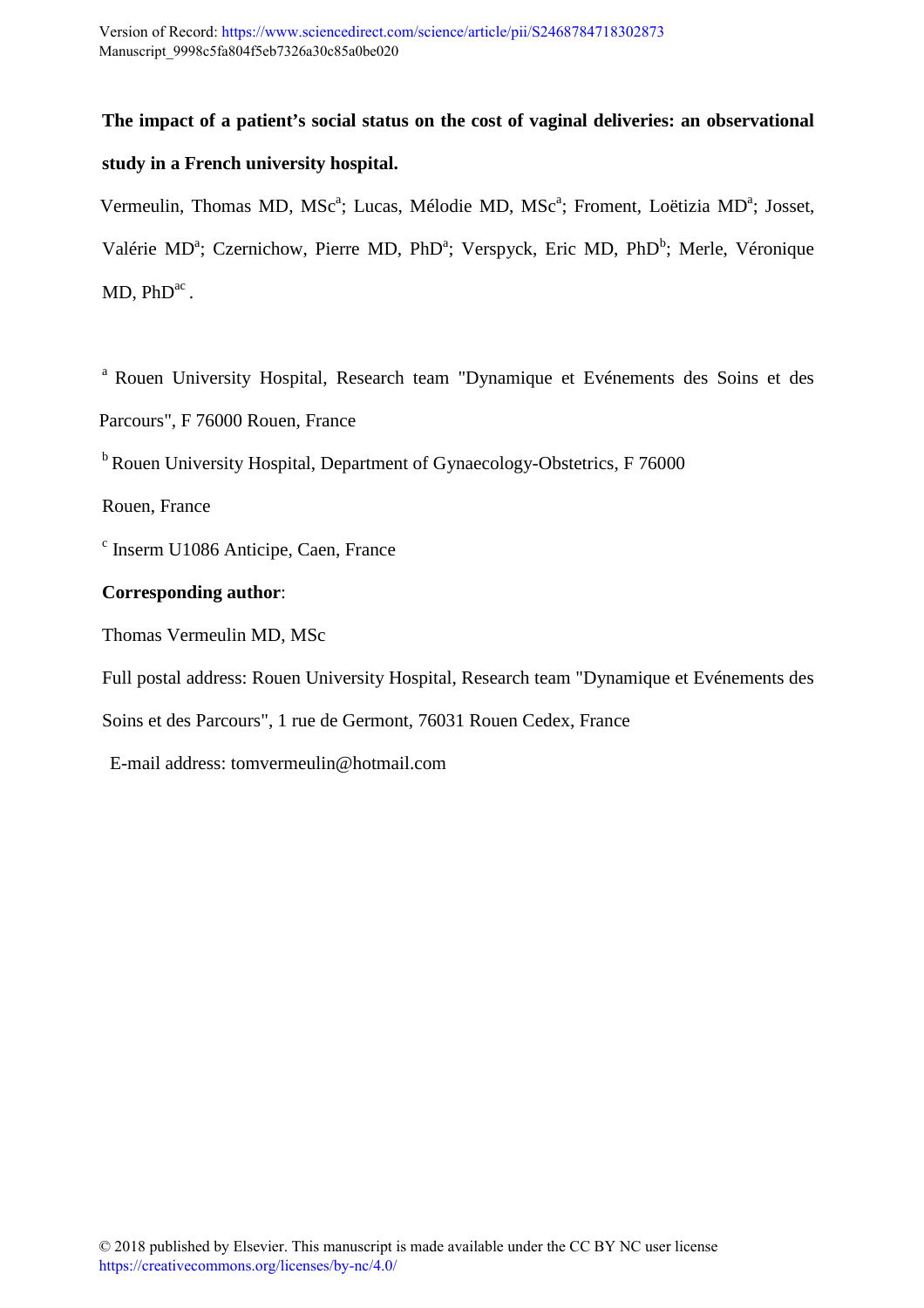# **The impact of a patient's social status on the cost of vaginal deliveries: an observational study in a French university hospital.**

Vermeulin, Thomas MD, MSc<sup>a</sup>; Lucas, Mélodie MD, MSc<sup>a</sup>; Froment, Loëtizia MD<sup>a</sup>; Josset, Valérie MD<sup>a</sup>; Czernichow, Pierre MD, PhD<sup>a</sup>; Verspyck, Eric MD,  $PhD<sup>b</sup>$ ; Merle, Véronique MD, Ph $D<sup>ac</sup>$ .

<sup>a</sup> Rouen University Hospital, Research team "Dynamique et Evénements des Soins et des Parcours", F 76000 Rouen, France

 $b$ Rouen University Hospital, Department of Gynaecology-Obstetrics, F 76000 Rouen, France

c Inserm U1086 Anticipe, Caen, France

## **Corresponding author**:

Thomas Vermeulin MD, MSc

Full postal address: Rouen University Hospital, Research team "Dynamique et Evénements des Soins et des Parcours", 1 rue de Germont, 76031 Rouen Cedex, France

E-mail address: tomvermeulin@hotmail.com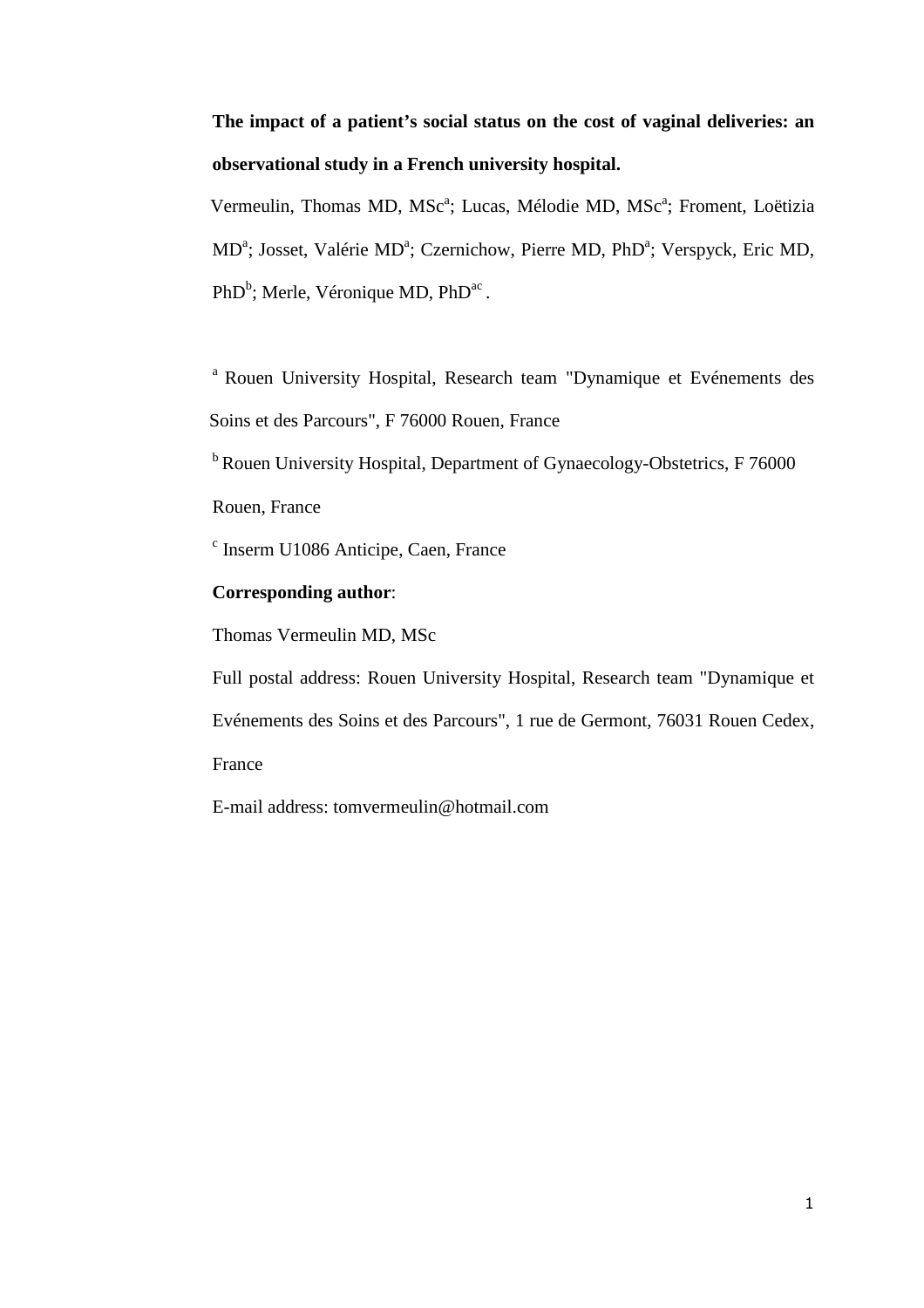#### **Structured abstract**

**Introduction:** We aimed to assess the association between a patient's social status and the cost of stay for a single uncomplicated vaginal delivery. Currently, few data have been reported.

**Material and methods:** We conducted an observational study with data retrieved from the medical and administrative databases of a university hospital in North-West France. We included all patients admitted in 2014 and classified in either Diagnosis-Related Group (DRG) « Single uncomplicated vaginal deliveries in a primiparous patient » or DRG « Single uncomplicated vaginal deliveries in a multiparous patient ». Criteria defining poor social status were: a specific healthcare benefit in relation to low income or for foreign undocumented patients, and/or a consultation with a social worker during the hospital stay except if no social problem was diagnosed. We compared the cost of stay between patients with poor social status and patients with good social status using a multivariate median regression stratified on parity, and adjusted for age, gestational age and neonatal hospitalization.

**Results:** Among 686 primiparous patients, 21% had poor social status, which was associated with an increase in the median cost of stay  $(+\epsilon 475; 95\% \text{ CI})$ [+334 to +616]), mostly explained by a 1-day increase in the median length of stay.

Among 899 multiparous patients, 29% had poor social status, which was not associated with the cost of stay.

**Discussion:** Social status had an impact on the cost of vaginal deliveries in primiparous patients. Our findings suggest a need to redefine the DRG classification according to patients' social status.

2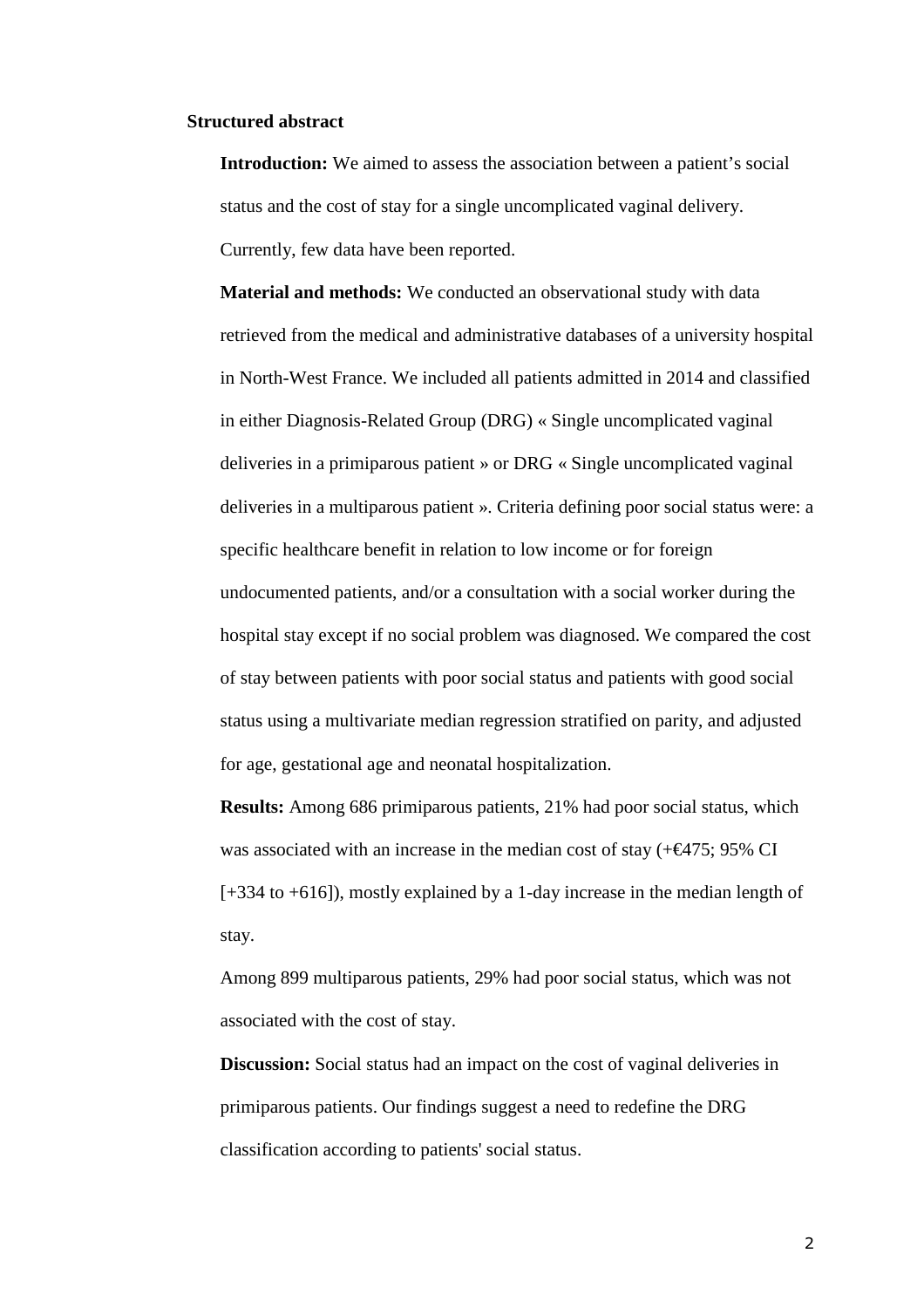**Keywords**: Obstetrics; Health care costs; Length of stay; Diagnosis-related groups; Payment system design; Social inequality.

## **Abbreviations**

AME: a specific healthcare benefit for foreign undocumented patients; CMUc: a specific healthcare benefit in relation to a low income; DRG: Diagnosis-Related Group; HAS: French National Authority for Health; LOS: Length Of Stay; OECD: Organisation of Economic Cooperation and Development; WA: Weeks of Amenorrhea.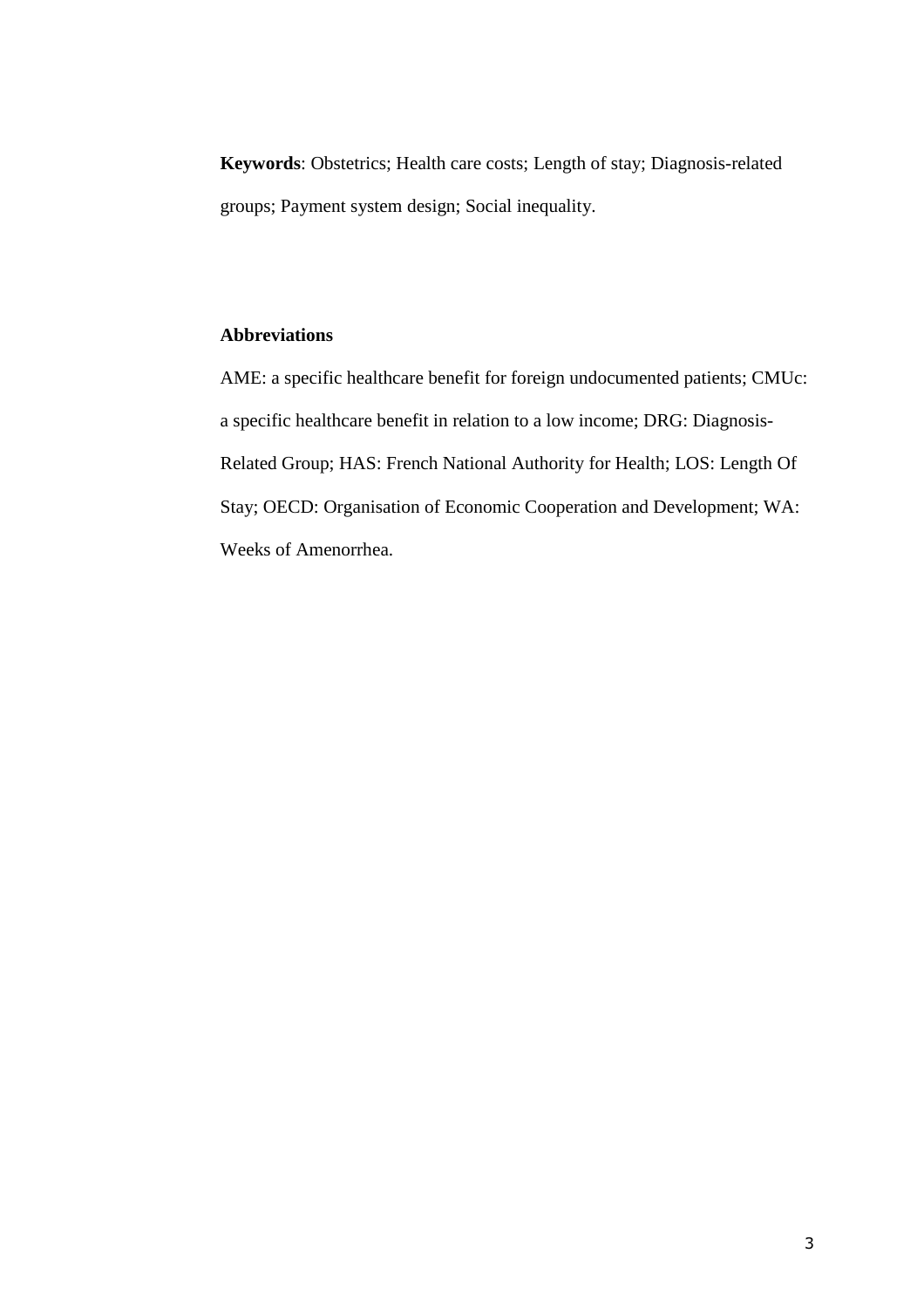#### **Introduction**

Social determinants not only affect people's health [1], but also increase hospital costs and length of stay (LOS) especially in patients with poor social status [2–7]. The usual assumption in these surveys is that the increase in the LOS is explained by the extra time required to find a suitable place to discharge patients [5].

As in other member countries of the Organisation of Economic Cooperation and Development (OECD), hospitals in France are funded by a prospective payment system using a Diagnosis-Related Group (DRG) classification [8]. The goal of a DRG prospective payment model is for hospitals to achieve efficient functioning by defining a price for each DRG equal to the average cost in all other hospitals nation-wide [9]. In this model, the poor social status of a patient may result in an increase in hospital costs independently of the DRG and ultimately to a loss of revenue. According to some sparse and rather old studies, there is a 9 to 12% prevalence of patients with poor social status (described as "precarious patients") among inpatients in France [3,4,7]. Accordingly, there might be an interest to redefine the DRG system especially for hospitals which provide care to patients with poor social status. In 2014, there were 252,477 and 174,055 single uncomplicated vaginal deliveries in multiparous patients (DRG 14Z14A) and primiparous patients (DRG 14Z13A) respectively, in public and private non-profit hospitals in France [10]. These two DRGs represent the second and the third most common admissions to hospital in France, excluding day hospitalizations [10]. In a recent French study based on the PreCARE cohort, Gonthier et al. [11]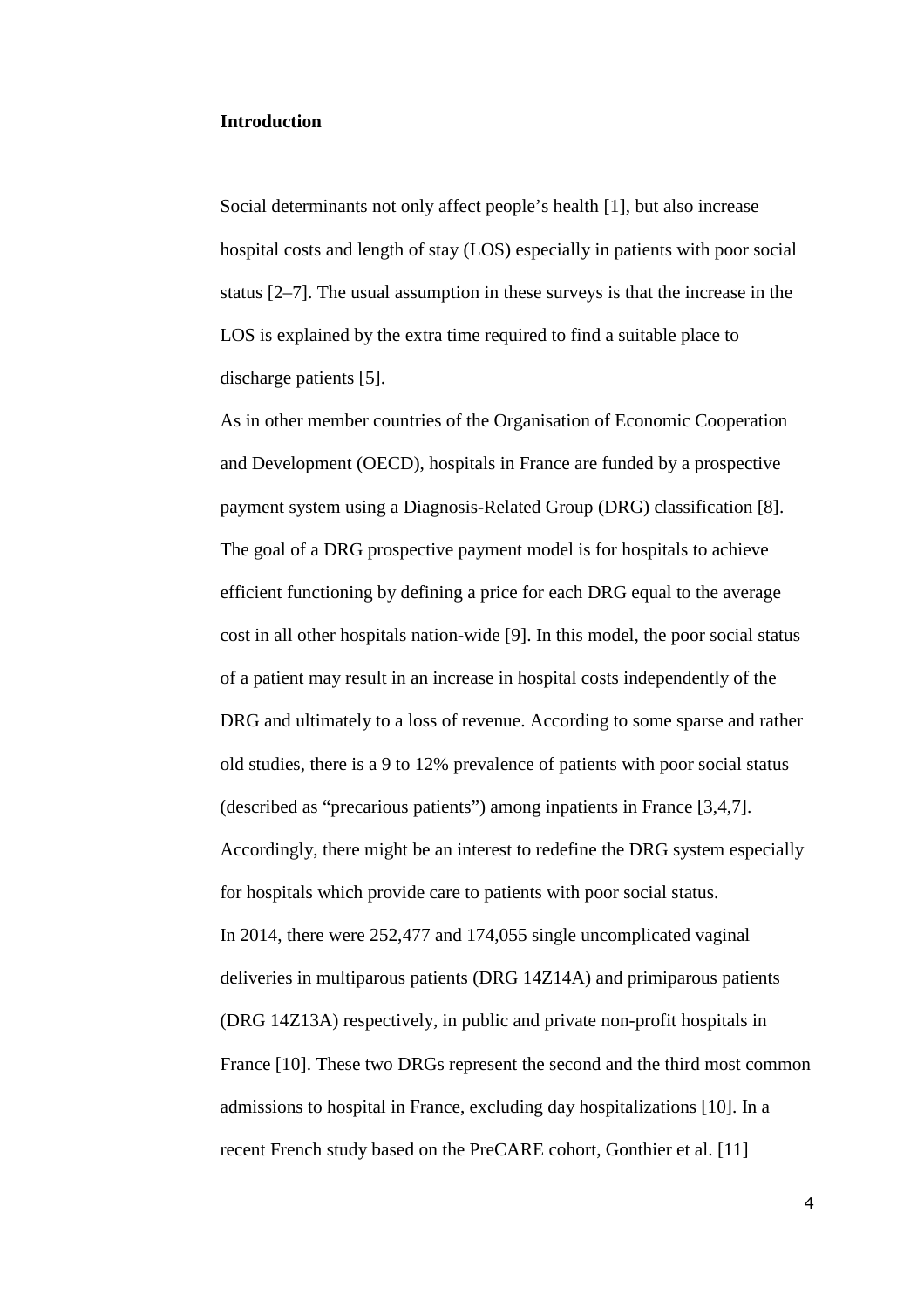estimated that 18.2 % of women with singleton pregnancies delivered after 21 completed weeks of gestation, had at least one deprivation criteria (among: social isolation, poor or insecure housing conditions, non work-related household income and no permanent health care insurance) and 7.5% had three of four criteria. Previous published studies suggested poor social status could have an impact on the risk of adverse maternal and perinatal outcomes [11–13]. However, the effect of the poor social status of a patient on the cost of delivery remains unclear. Two American and one Australian study found that low education level, or low socioeconomic status, was associated with shorter stay [14–16]. These contrasting results may be due to differences in the organization of healthcare systems including the lack of universal healthcare cover in the United States or health insurance that does not cover all hospitals in Australia [17]. In these countries, the purchase of costly private insurance is necessary for full reimbursement of hospital stay [17]. Other studies found no association between social status, hospital costs and LOS [3,18,19]. Only Coevoet et al. [20] found an association between unemployment rate (assessed at an area-based level) and increased LOS. However, a preferential insurance scheme, i.e. a specific healthcare benefit for foreign undocumented patients (AME) or a specific healthcare benefit in relation to a low income (CMUc), was not associated with the LOS [20]. Analyses performed in these studies were not stratified on parity, although we can assume that the effect of social status on hospital costs may vary according to parity status. The aim of our study was to analyze the association between an inpatient's poor social status and the cost of single uncomplicated vaginal deliveries in a tertiary care university hospital in France, using stratified analyses on parity status.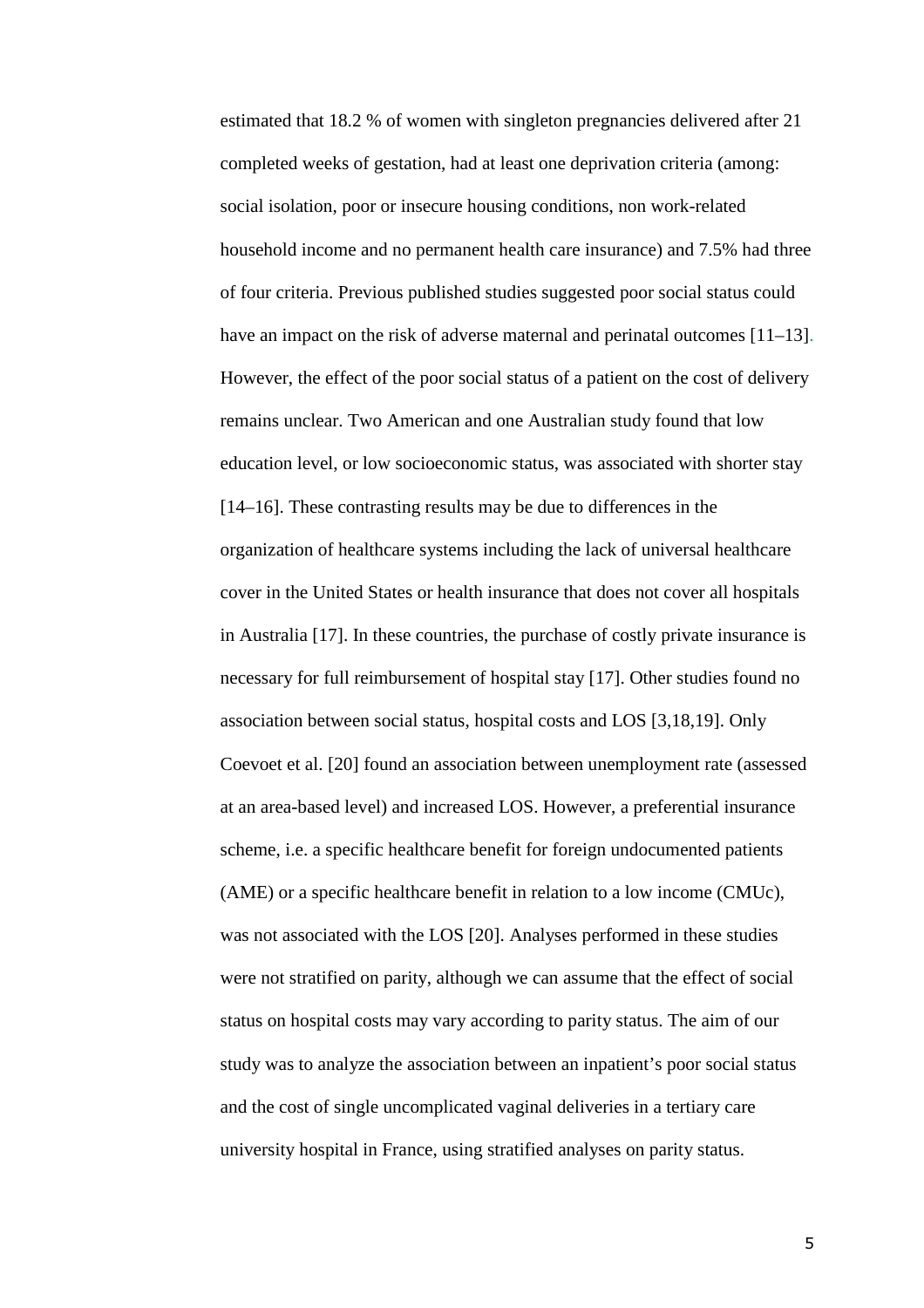### **Material and methods**

#### *Design*

We conducted a single center observational study. All data were retrieved from the medical, administrative and social databases of our university hospital in the North-West of France.

This study has been approved by Rouen University Hospital's institutional review board.

#### *Subjects and data collected*

All patients admitted to our university hospital in 2014 and classified in either DRG 14Z13A « Single uncomplicated vaginal deliveries in a primiparous patient » or DRG 14Z14A « Single uncomplicated vaginal deliveries in a multiparous patient » were identified through the hospital medical and administrative databases and included in the present study. In France, primiparous and multiparous patients admitted for a single uncomplicated vaginal premature delivery between 32 and 37 weeks of amenorrhea (WA) are classified in another DRG. Thus, no patient included in our study, had a delivery before 37 WA.

The following data were collected: age, gestational age, neonatal hospitalization and preferential insurance scheme, i.e. a specific healthcare benefit for foreign undocumented patients (AME) or a specific healthcare benefit in relation to a low income (CMUc).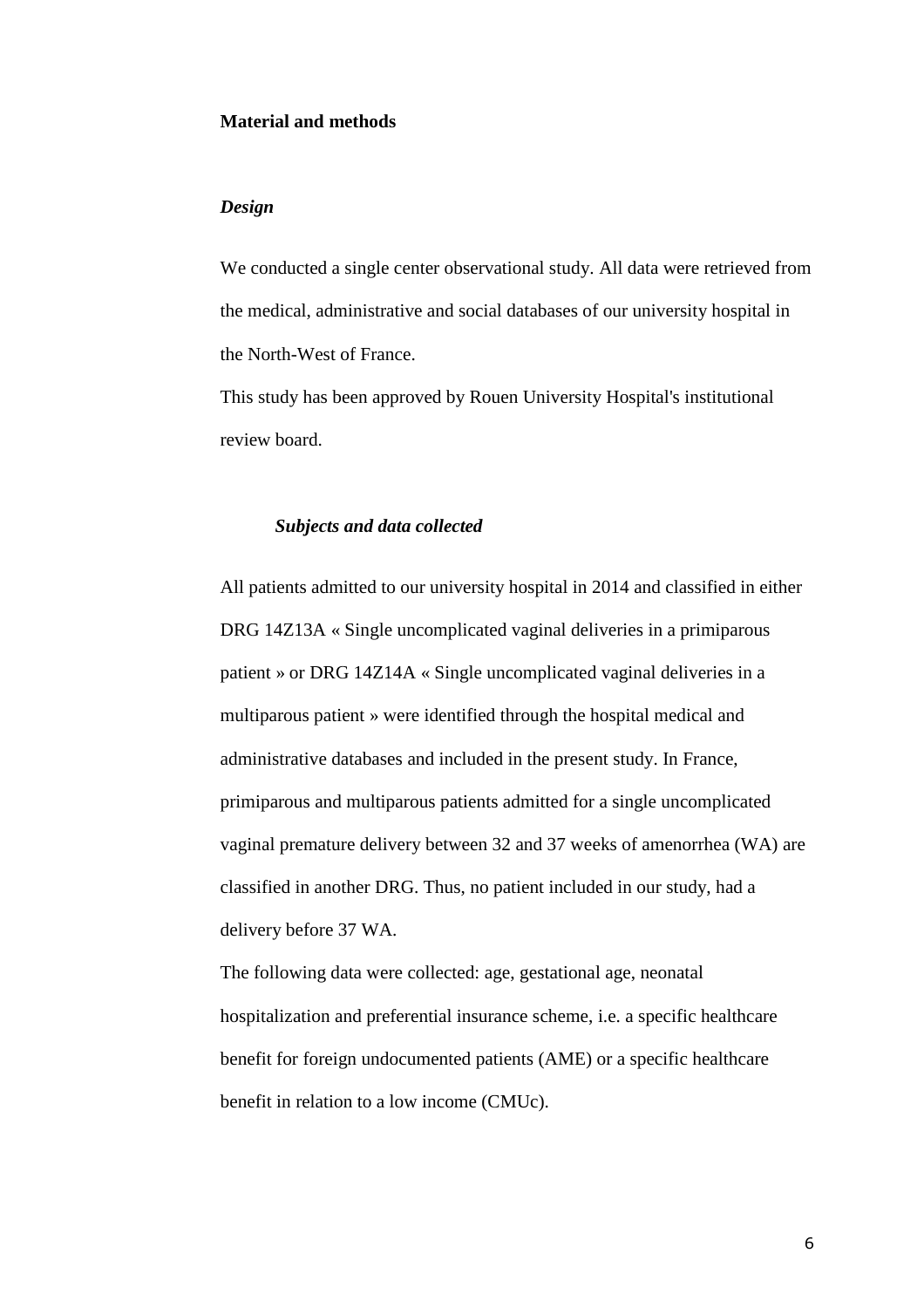The first time a patient presents to our university hospital, he/she is given a unique patient identification number. All subsequent stays and consultations of the same patient, within our university hospital, can be linked using this unique patient identification number. Data regarding a consultation with a social worker during the hospital stay were collected through the Social Services database. This documents the date and reason for all consultations with a social worker at our university hospital, as well as the unique patient identification number. Each consultation with a social worker can be linked to a hospital stay *via* the date of the consultation and the unique patient identification number. Poor social status was defined as satisfying at least one criterion among: receiving AME, CMUc benefits, a consultation with a social worker during the hospital stay except if no social problem was diagnosed.

## *Cost of stay*

Length of stay (LOS) was calculated for all admissions. Costs were estimated from a hospital perspective. We considered daily-specific costs, i.e. the costs attributable to a day of hospitalization in a specific department. Daily-specific costs included mean cost of daily staff, mean cost of prescribed drugs and devices, mean cost of hospital bed, food and laundry, and financial mean costs. We also considered inpatient-specific costs, i.e. the medical and technical costs attributable to each specific hospital admission. Inpatient-specific costs included cost of laboratory tests, medical imaging tests and surgery. The cost of stay for a given admission was equal to the sum of daily-specific costs multiplied by the patient's LOS, plus inpatient-specific costs attributed to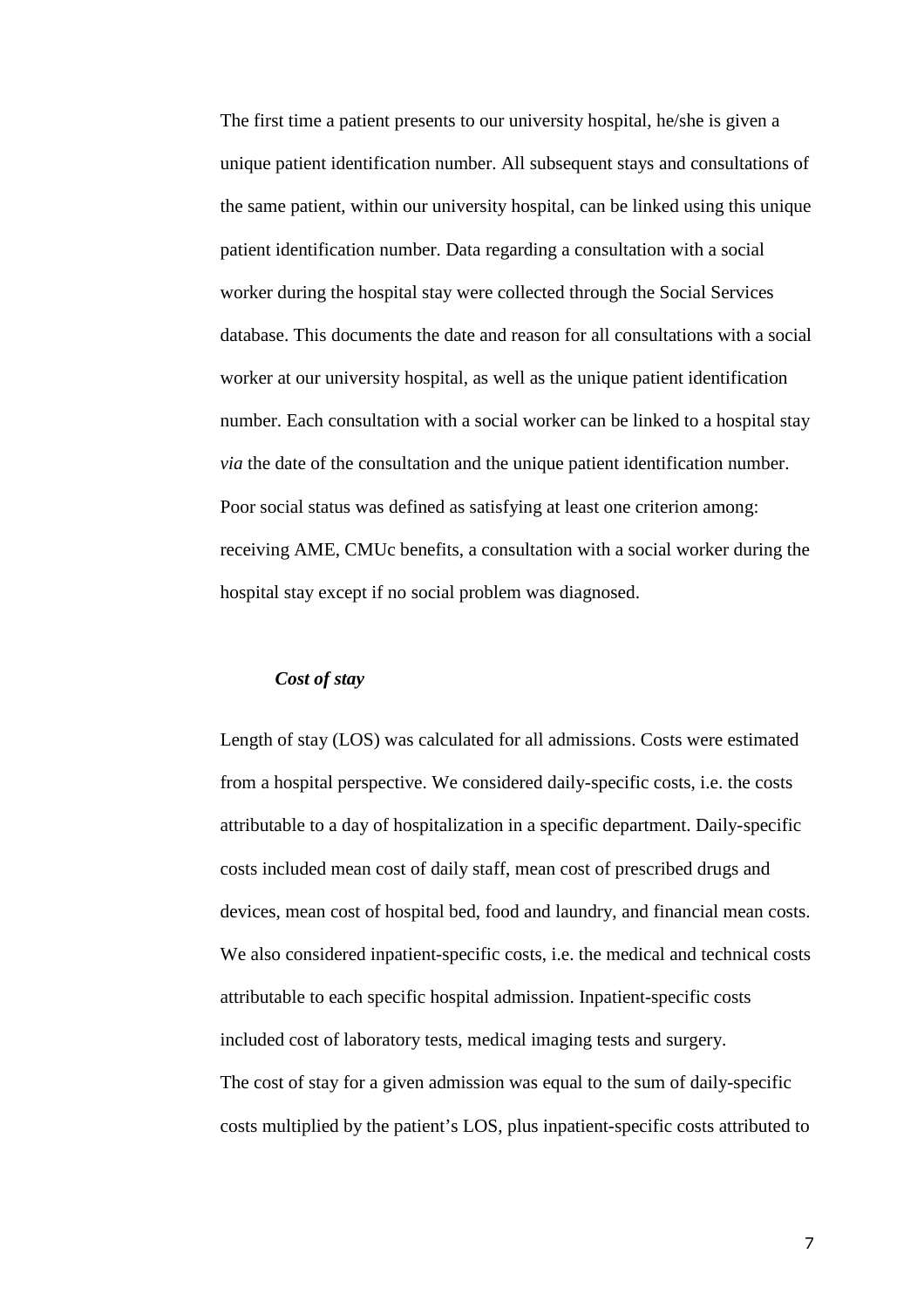that admission. The cost of newborn hospitalization in a neonatal facility was not included in the cost of the mother's stay.

#### *Statistical analysis*

Statistical analysis was performed separately in the primiparous patients' group and the multiparous patients' group (corresponding to two different DRGs). Patients' age was categorized according to a previous study [17]: < 25 years, 25 – 34 years and ≥ 35 years. Patients' gestational age was categorized according to the usual thresholds defining prematurity and term delivery: 37 – 41 WA and  $\geq$  41 WA. Neonatal hospitalization was considered as a binary variable (yes/no) and the type of neonatal facility as three categories (continuous care unit, intensive care unit, resuscitation care unit). In each group, patients were compared according to their social status using the Wilcoxon test for quantitative variables and the Fisher exact test for categorical variables. The 95% confidence intervals of medians were based on a method that is distribution-free, previously described by Hahn and Meeker [21]. Then, the impact of the patient's poor social status on LOS, and on the cost of stay, was analyzed using a multivariate median regression given the presence of outliers, as recommended by Lee et al. [22]. The regression was adjusted for age, gestational age, neonatal hospitalization, and social status. The 95% confidence intervals of coefficients were calculated by resampling according to the MCMB (Markov Chain Marginal Bootstrap) method [23]. All analyses were performed with SAS (version 9.3, SAS Institute, Cary, NC).

8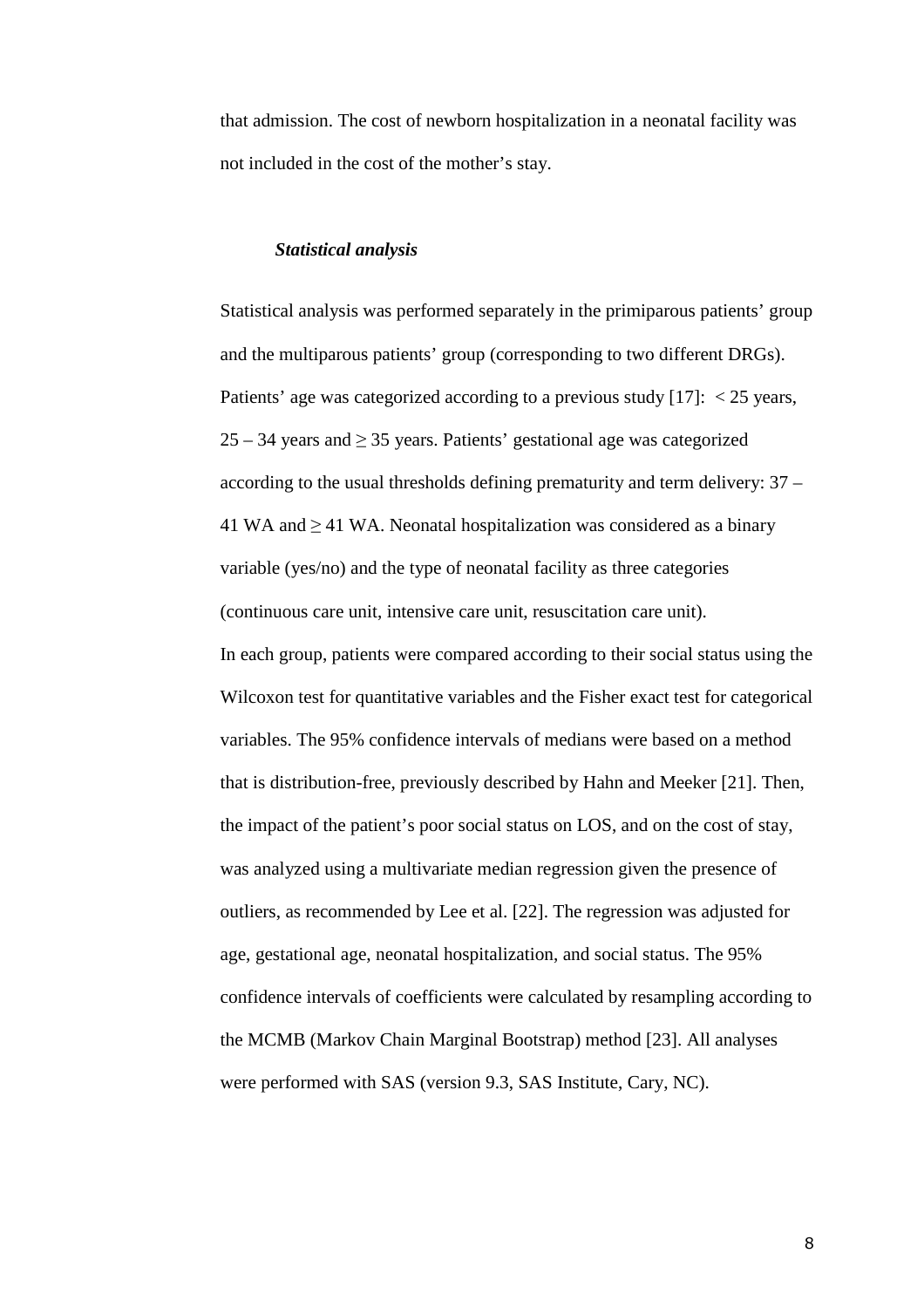## *Patient involvement*

No patients were involved in setting the research question or the outcome measures, nor were they involved in developing plans for design or implementation of the study. No patients were asked to advise on interpretation or writing up of results. There are no plans to disseminate the results of the research to study participants or the relevant patient community.

#### **Results**

Patients' characteristics are displayed in tables 1 and 2. In total, 1,585 inpatients comprising 686 primiparous women and 899 multiparous women were included. There were no missing data. Among primiparous and multiparous patients respectively, 21% (141/686) and 29% (263/899) had poor social status (tables 1 and 2).

In the group of primiparous patients, 5% (31/686) of newborns were hospitalized, including  $68\%$  (21/31) in a continuous care unit, 26% (8/31) in an intensive care unit and 6% (2/31) in a resuscitation care unit. In the group of multiparous patients, 6% (50/899) of newborns were hospitalized, including 54% (27/50) in a continuous care unit, 28% (14/50) in an intensive care unit and 18% (9/50) in a resuscitation care unit. The results of univariate comparison according to social status are displayed in table 2. Primiparous patients with poor social status had a longer median LOS than primiparous patients with good social status (table 2), associated with an increase in the cost of stay (table 2, figure 1). This result was confirmed after adjustment for age, gestational age and neonatal hospitalization. A 1-day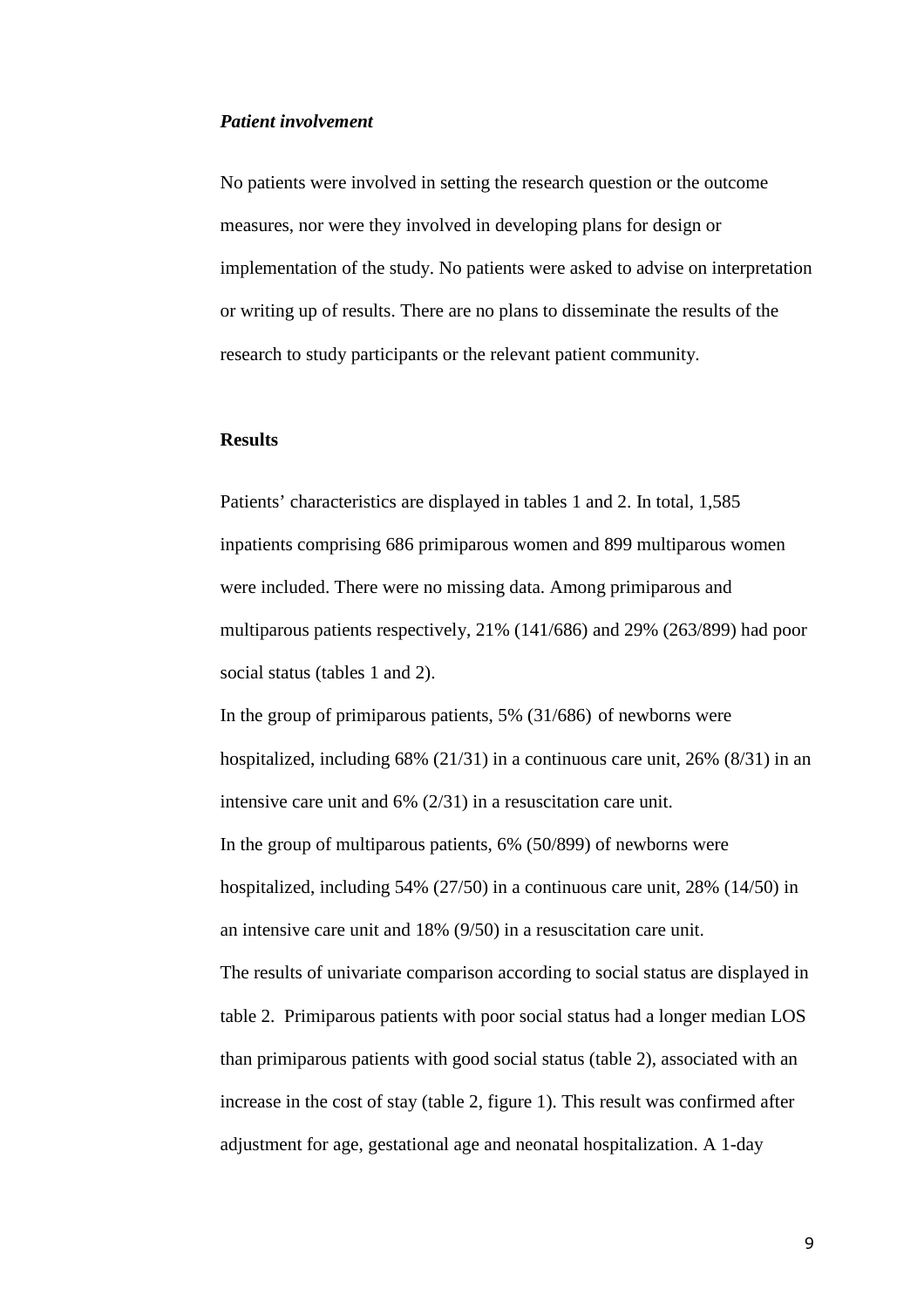increase in the median length of stay was associated with a  $\epsilon$ 475 increase in the median cost of stay (table 3). Conversely, for multiparous patients, no association was found between the patient's social status and hospital costs (table 4).

Also, there was a significant increase in the median cost of stay among primiparous patients who delivered after 41 weeks of amenorrhea  $(+\epsilon 475)$ , compared to patients who delivered between 37 and 41 weeks of amenorrhea (table 3).

Finally, there was a significant increase in the median cost of stay among primiparous (+  $\text{\textsterling}1038$ ) and multiparous (+ $\text{\textsterling}1073$ ) patints whose newborn was hospitalized (tables 3 and 4).

#### **Discussion**

#### *Statement of principal findings*

Our findings show a 1-day increase in the median LOS, and a corresponding increase in the median cost of stay for primiparous patients with poor social status, admitted for a single uncomplicated vaginal delivery, independent of age, gestational age and neonatal hospitalization. We did not observe this effect in multiparous patients.

#### *Strengths and weaknesses*

Our study has several strengths. Of note, we performed an easily reproducible study based on medical and administrative databases. In addition, our study was exhaustive on all admitted inpatients. There were no missing data.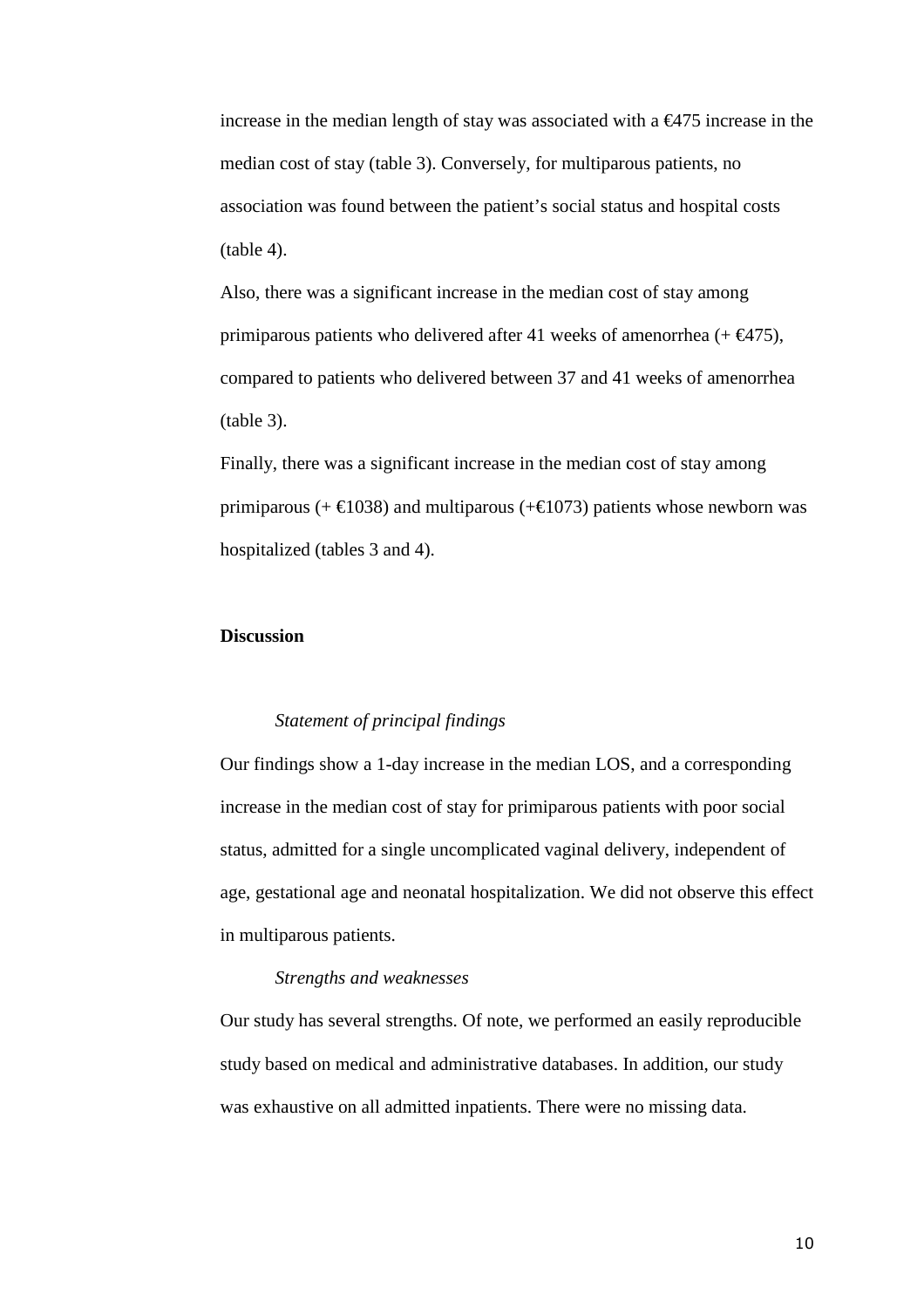In France, DRG are especially defined according to specific comorbidities and/or complications. Stratification based on DRG allowed us to avoid some confounders, such as the comorbidities and/or complications considered in the DRG classification. However, since we did not consult medical records, it is possible that there are still confounders related to comorbidities and/or complications not considered in the DRG classification.

Otherwise, the average LOS of single uncomplicated vaginal deliveries is stable, especially since 2010 [10,24] and standardized in France [25] and finally, cost distribution is particularly homogenous [26]. In March, 2014, the French National Authority for Health (HAS) defined a standard LOS between 72 and 96 hours [25]. The typology of the admissions used in our survey therefore lowers the risk of confounders when comparing patients with poor social status and those with good social status.

One weakness of our study might be the method for calculating the cost of stay, which might have led to an information bias. Such bias is inherent to the hospital information system, especially concerning cost allocation to the different functional units within the hospital cost accounting system. Nevertheless, this potential bias concerns all patients regardless of social status, so it cannot explain our results.

Second, our survey was performed in a large tertiary care hospital where costs could be different to those in smaller hospitals or private-for-profit hospitals. However, our costs were similar to those calculated in the French National Common Survey of Costs conducted in 2013 [27].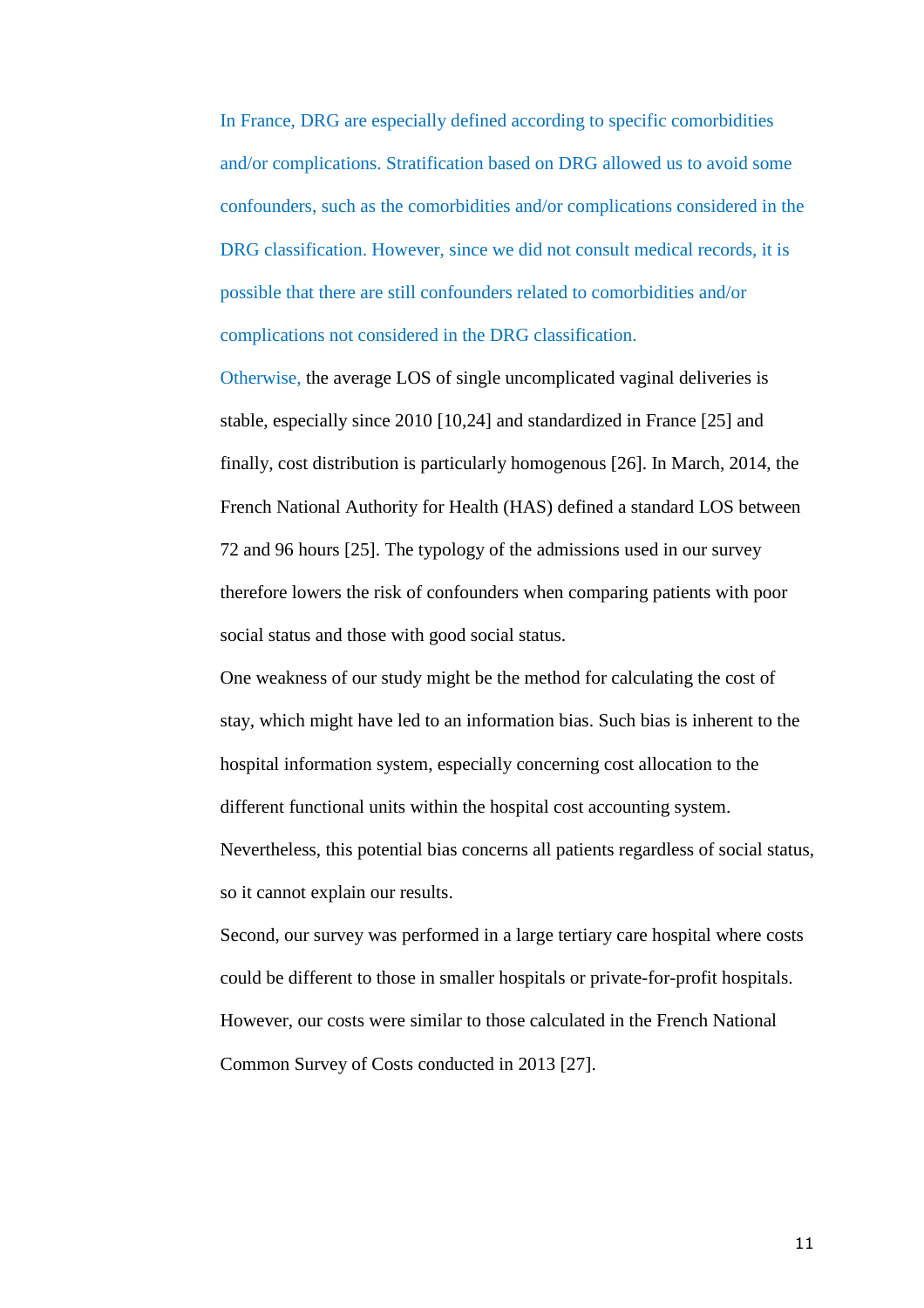Third, there might have been patients in a difficult social situation who did not benefit from a preferential insurance scheme or a consultation with a social worker.

*Strengths and weaknesses in comparison with other studies*  Previous studies reported inconsistent results regarding the effect of social status on LOS in maternity patients. We suggest that these results might be explained by the absence of stratified analyses on parity status. However, our study, with an analysis stratified on parity status, found a relation between social status and LOS for delivery. The heterogeneity of methods used in previous studies for identifying inpatients with poor social status may have had an effect on the inconsistency of their results. The definition of poor social status that we used, had the advantage of including two categories of patients: patients already identified by the French social protection system as living in poor social conditions and patients not yet identified, or slightly above the eligibility threshold for benefits but requiring the assistance of a social worker. This definition offers another advantage in that it is not affected by the reporting bias that may arise in questionnaire surveys.

*Meaning of the study, unanswered questions and future research*  We analyzed two DRGs including single uncomplicated vaginal deliveries which are very common admissions [10]. Our findings support the fact that primiparous patients with poor social status had a 1-day increase in median LOS. This result may be explained by the fact that hospitals could be the main care providers for this population of patients with poor social status who often lack social support in the community, as suggested by Kangovi et al. [28] and cited by McCarthy [29]. We suggest that this result be taken into account by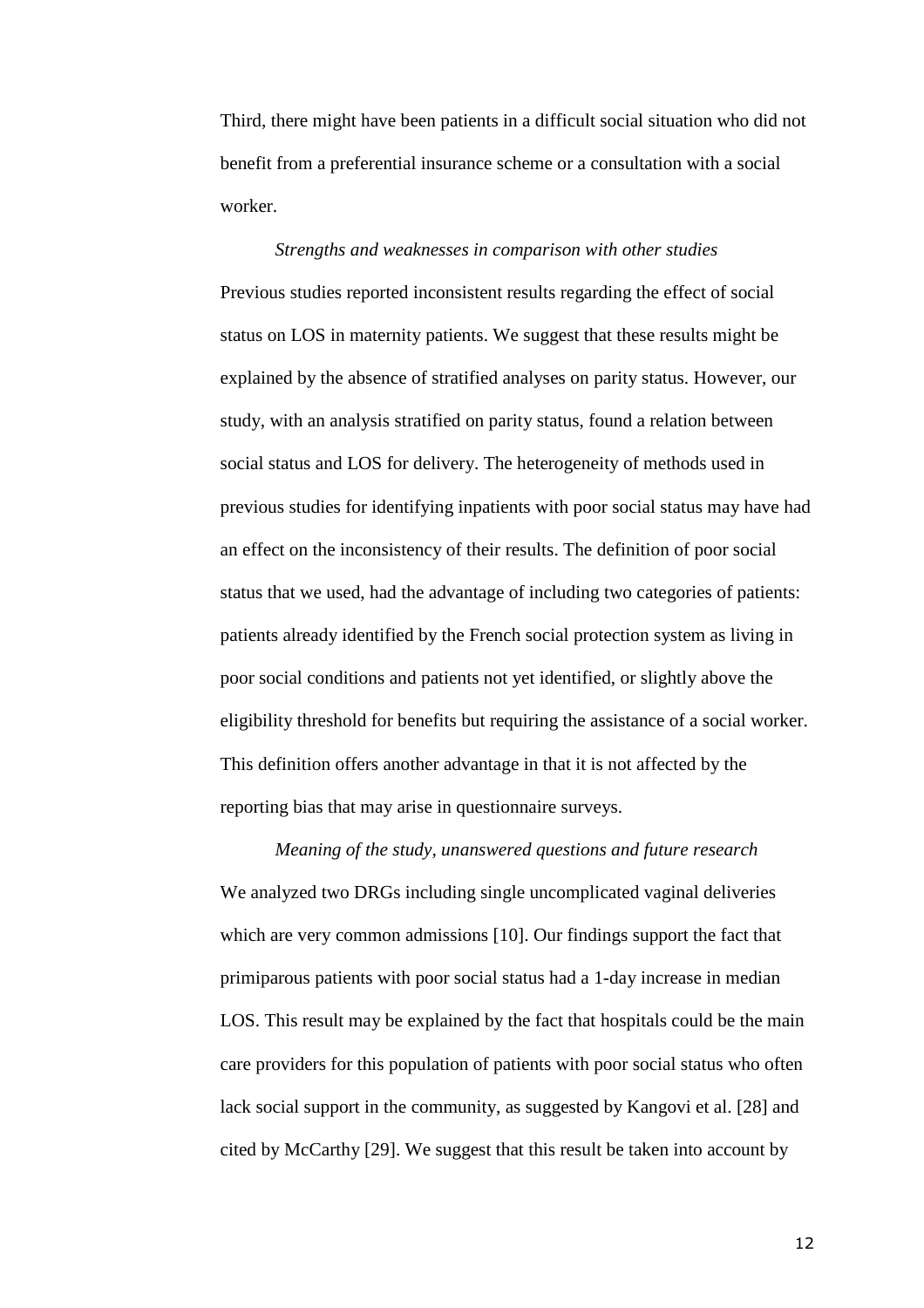policymakers to adapt the prospective payment system, especially by redefining DRG classification.

Our study design does not allow us to explain the difference we found between primiparous and multiparous patients especially since it is the first time to our knowledge that such a difference has been reported. A hypothesis may nevertheless be suggested. The birth of a child comes as a turning point in the lives of primiparous patients. For primiparous patients with poor social status, social workers and caregivers may need extra time to organize the patient's discharge to allow them to look after their child in adequate conditions. This may be less necessary in multiparous patients.

As expected, there was a significant increase in the median cost of stay among patients whose newborn was hospitalized. This result is consistent with previously published studies suggesting an association between neonatal outcomes and the LOS after delivery [17,30].

Our study provides useful information regarding hospital funding targeted to the care of patients with poor social status. Our study suggests a probable interest in redefining the Diagnosis-Related Group classification to include single uncomplicated vaginal deliveries in primiparous patients with poor social status. Flexible funding adapted to inpatients' social conditions seems necessary for hospitals to provide proper support and especially to extend length of stay when required for the health and well-being of mother and child. Further studies are needed for a clearer definition of patients' social status to improve cost allocation for single uncomplicated vaginal deliveries in hospitals.

13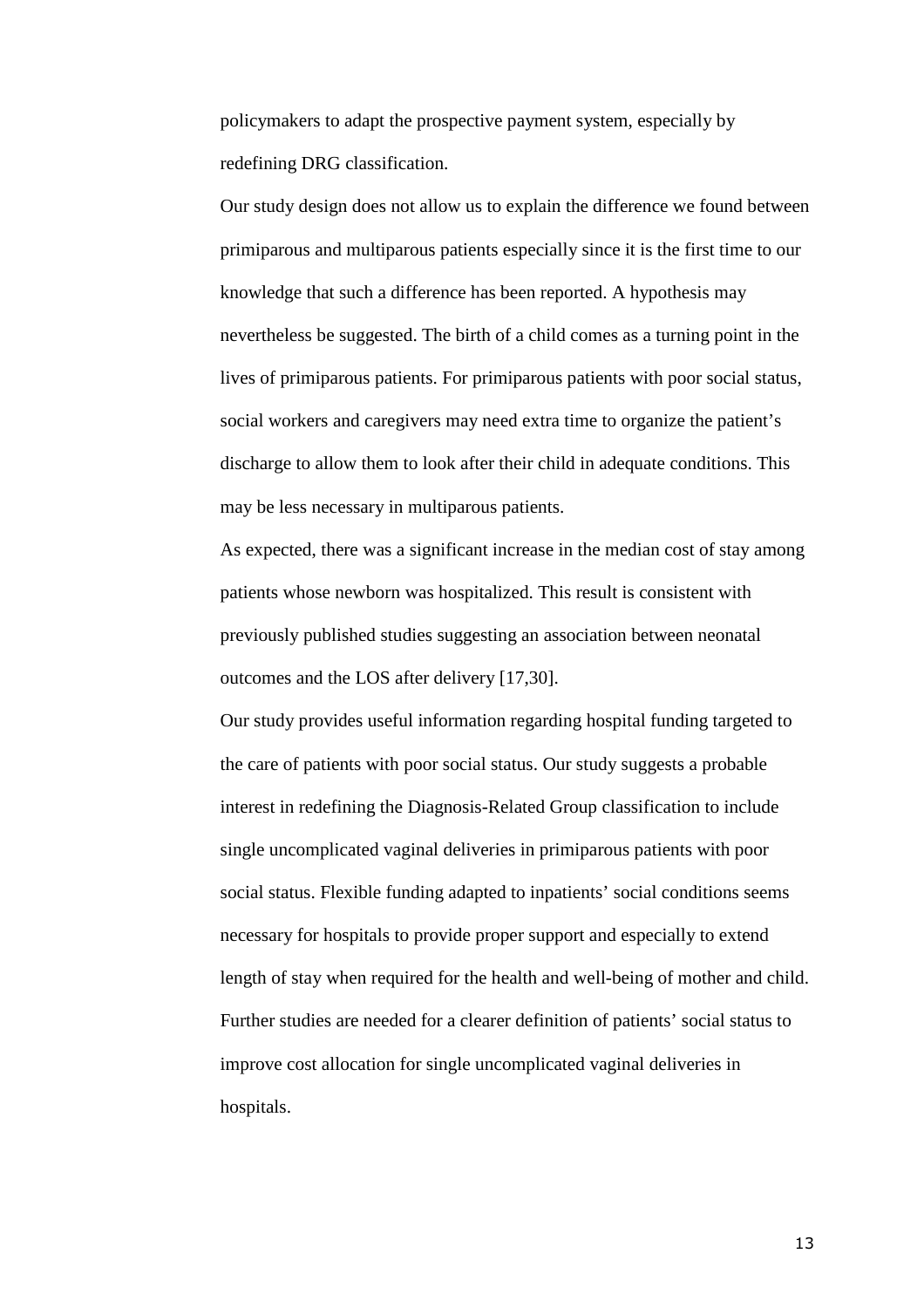## **Acknowledgements**

We are grateful to Nikki Sabourin-Gibbs (Rouen University Hospital) for help in editing the manuscript.

## **Ethics approval**

This study has been approved by Rouen University Hospital's institutional review board (ID of the approval: E2016-66).

## **Availability of data and material**

The datasets used and/or analysed during the current study are available from the corresponding author on reasonable request.

## **Declarations of interest:** none

## **Funding**

This research did not receive any specific grant from funding agencies in the public, commercial, or not-for-profit sectors.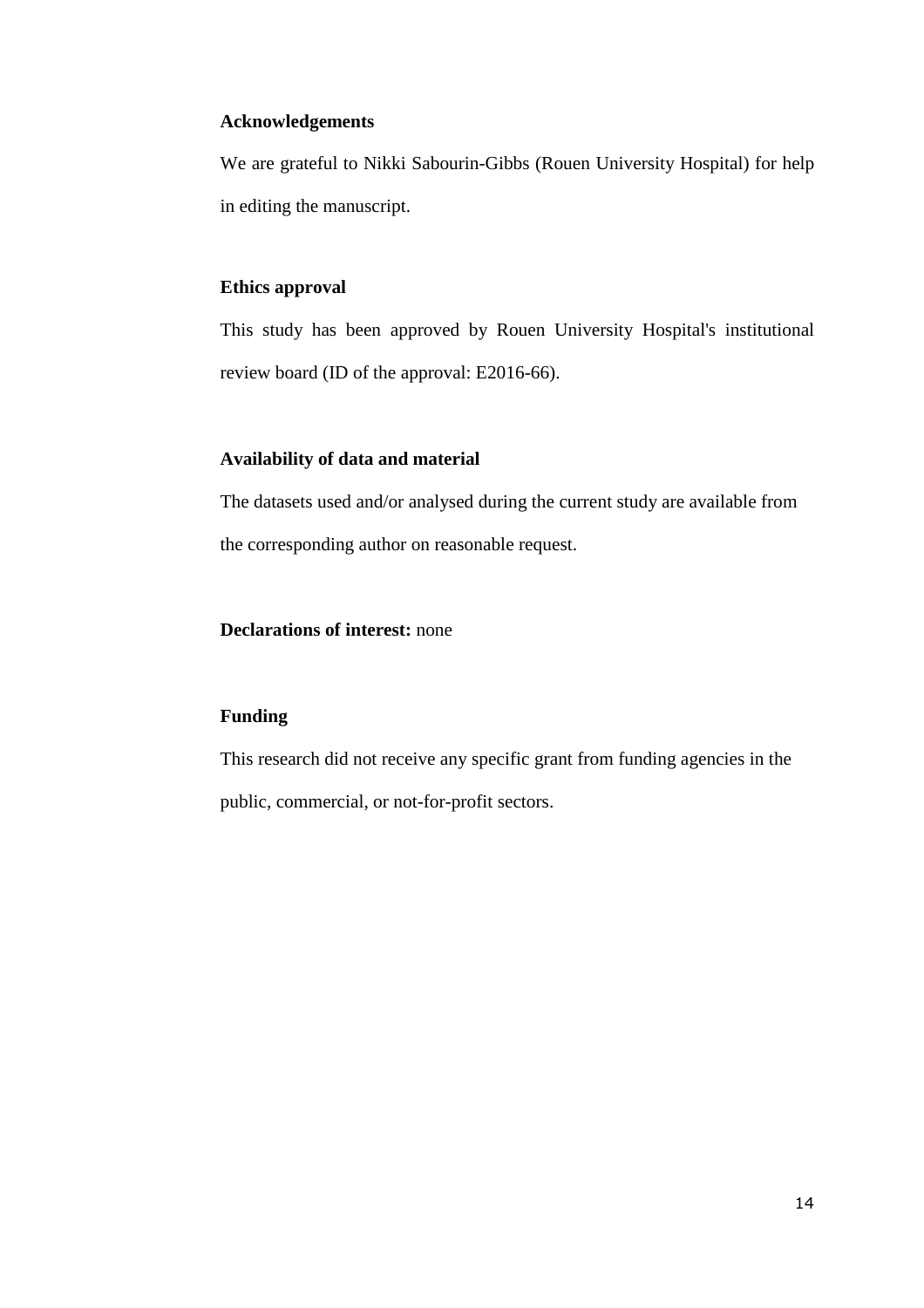## **Authors' contributions**

-*Study concepts and design*: TV, ML, LF, VJ, PC, EV and VM.

-*Data acquisition*: TV and ML.

-*Quality control of data*: TV.

-*Statistical analysis*: TV.

-*Data analysis and interpretation*: TV, ML, LF, VJ and VM.

-*Manuscript preparation*: TV and VM.

-*Manuscript review*: ML, LF, VJ, PC and EV.

- All authors read and approved the final manuscript.

- All authors agree to be accountable for all aspects of the work in ensuring that questions related to the accuracy or integrity of any part of the work are appropriately investigated and resolved.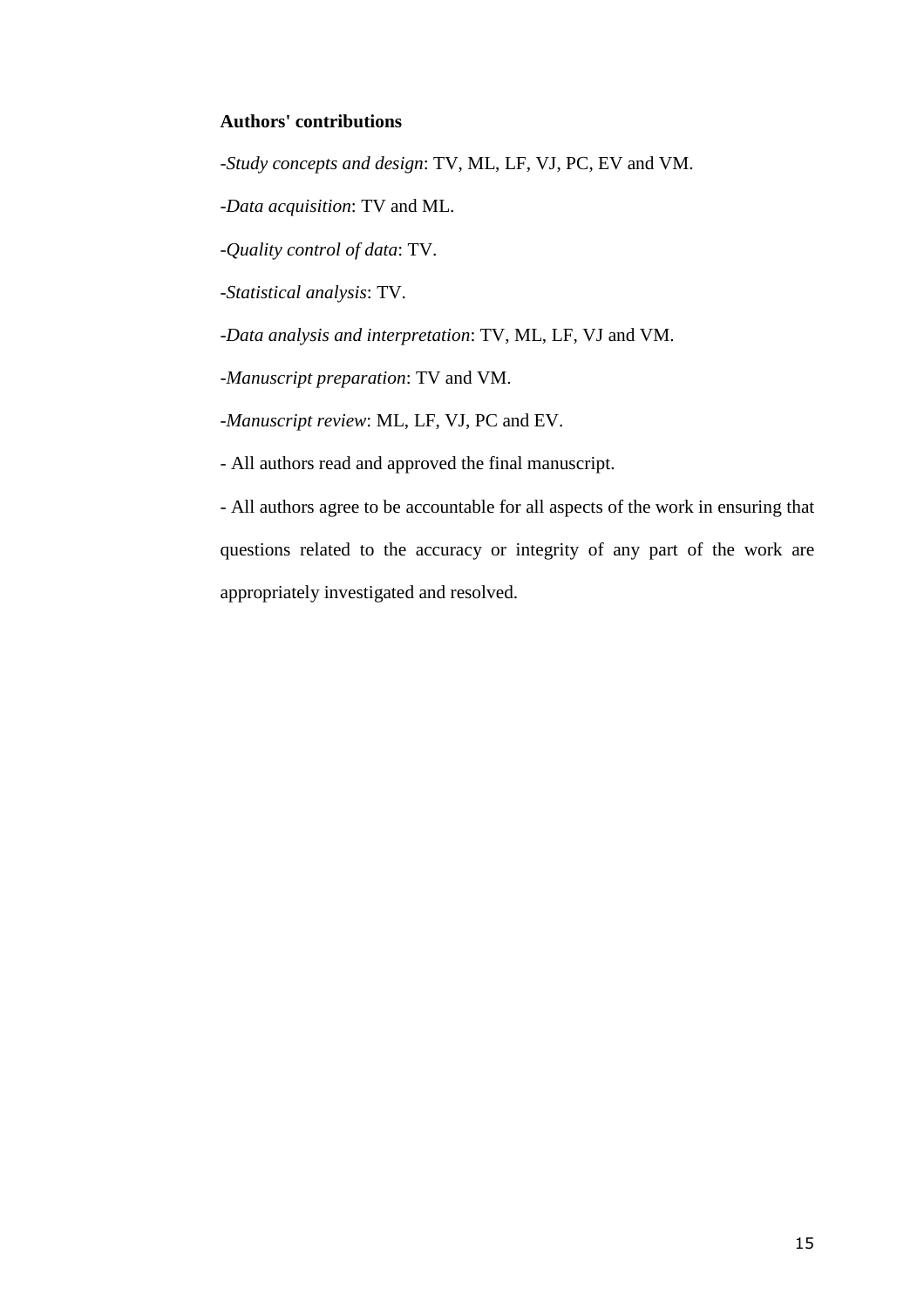#### **References**

[1] WHO, Commission on Social Determinants of Health. Closing the gap in a generation. Health equity through action on the social determinants of health. Final report,

http://apps.who.int/iris/bitstream/10665/43943/1/9789241563703\_eng.pdf [accessed 1 December 2017].

- [2] Epstein AM, Stern RS, Weissman JS. Do the poor cost more? A multihospital study of patients' socioeconomic status and use of hospital resources. N Engl J Med 1990;322:1122–8. doi:10.1056/NEJM199004193221606.
- [3] Mathy C, Bensadon M, Mission PMSI/CTIP, Ministère de l'emploi et de la solidarité. L'impact de la prise en charge des patients en situation de précarité sur les hospitalisations de court séjour, http://www.departementinformation-medicale.com/wp-content/uploads/2009/05/rapportprec\_dec\_1999.pdf [accessed 1 December 2017].
- [4] Holstein J, Farge D, Taright N, Trinquart L, Manac'h D, Bastianic T, et al. [Hospital LOS, medical complexity and deprivation indicators]. Rev Epidemiol Sante Publique 2009;57:205–11. doi:10.1016/j.respe.2009.02.208.
- [5] Castiel D, Bréchat P-H, Mathieu-Grenouilleau M-C, Rymer R. [Social disability and public hospitals: towards a model of resource allocation]. Santé Publique Vandoeuvre-Lès-Nancy Fr 2009;21:195–212. doi:10.3917/spub.092.0195.
- [6] Bréchat N, Besnier M, Vogel T, Berthel M, Castiel D, Labalette C, et al. [Elderly people, precariousness, social handicap and length of stay: pilot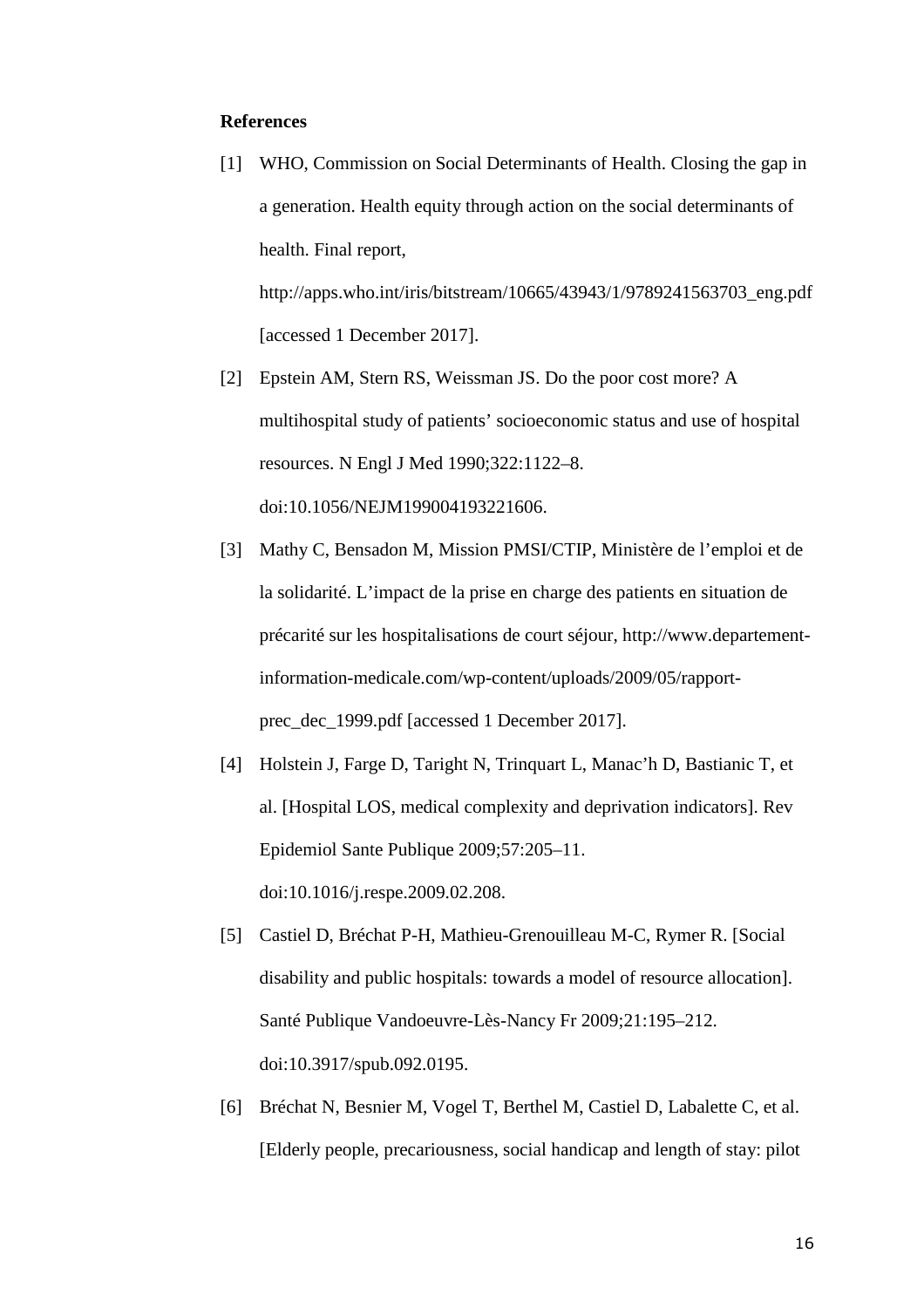study at the Lariboisière-Fernand Widal Hospital Group in Paris]. Presse Medicale Paris Fr 1983 2010;39:e86-96. doi:10.1016/j.lpm.2009.06.021.

- [7] Yilmaz E, Raynaud D, Ministère chargé de la Santé (M.S.S.P.S.), Direction de la Recherche des Etudes de l'Evaluation et des Statistiques (D.R.E.E.S.). Le panorama des établissements de santé, édition 2010. Dossier : Les patients en situation de précarité accueillis en court séjour restent-ils plus longtemps à l'hôpital ? http://drees.socialsante.gouv.fr/IMG/pdf/etabsante2010-4.pdf [accessed 1 December 2017].
- [8] Agence technique de l'information sur l'hospitalisation (ATIH). Programme de médicalisation des systèmes d'information en médecine, chirurgie, obstétrique et odontologie (PMSI MCO), http://www.atih.sante.fr/mco/presentation [accessed 1 December 2017].
- [9] de Pouvourville G. Les hôpitaux français face au paiement prospectif au cas. La mise en œuvre de la tarification à l'activité. Rev Econ 2009;60:457–70. doi:10.3917/reco.602.0457.
- [10] Agence technique de l'information sur l'hospitalisation (ATIH). France entière, Ensemble du casemix en GHM, Etablissements sous/ex DG (Publics et PSPH)-2014,

http://www.scansante.fr/applications/casemix\_ghm\_cmd/submit?snatnav= &snatdoc=&mbout=&typrgp=agreg&annee=2014&type=ghm&base=100 &typreg=noreg2016&noreg=99&finess=agreg&editable\_length=10&croi sement= [accessed 1 December 2017].

[11] Gonthier C, Estellat C, Deneux-Tharaux C, Blondel B, Alfaiate T, Schmitz T, et al. Association between maternal social deprivation and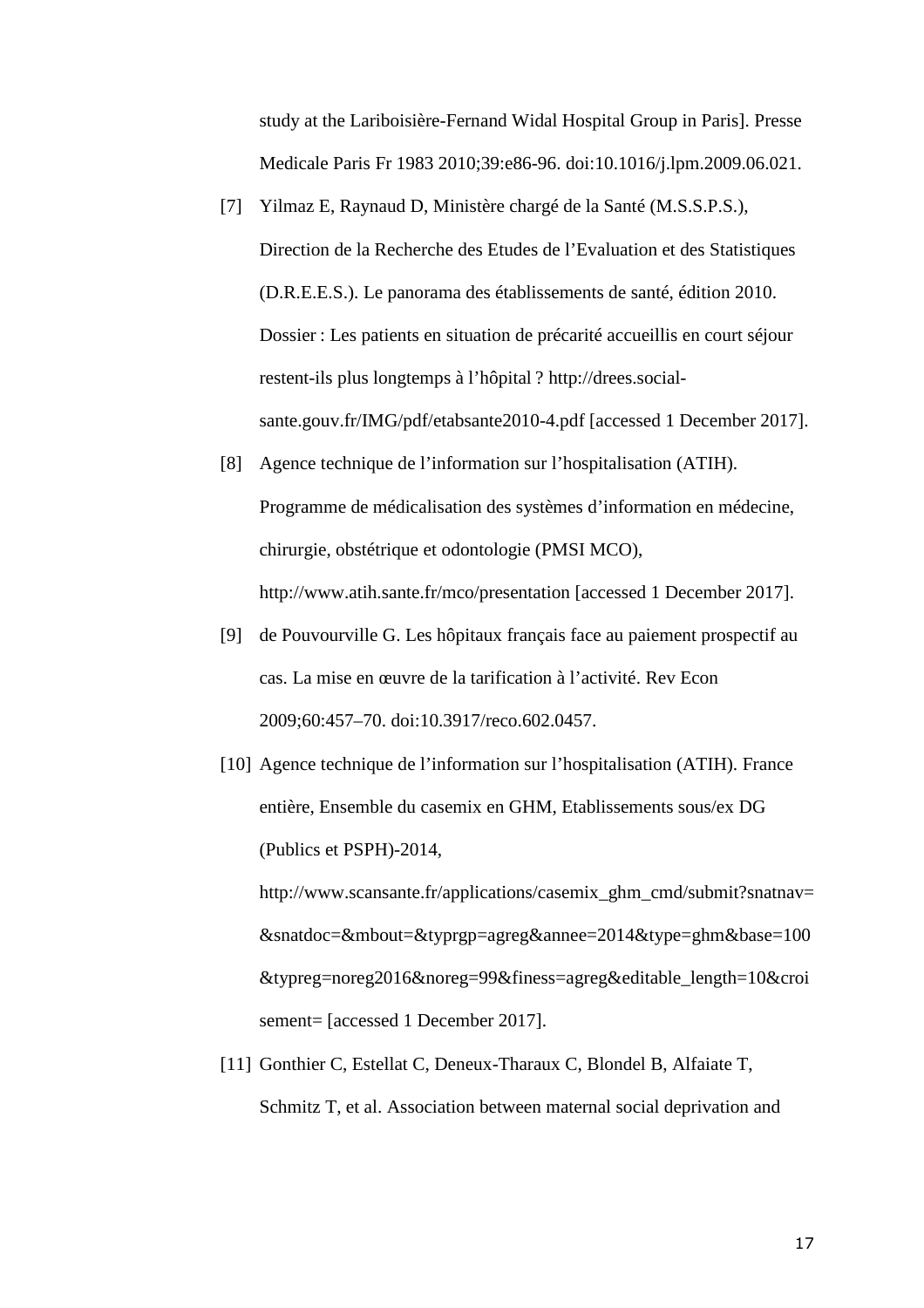prenatal care utilization: the PreCARE cohort study. BMC Pregnancy Childbirth 2017;17:126. doi:10.1186/s12884-017-1310-z.

- [12] Daoud N, O'Campo P, Minh A, Urquia ML, Dzakpasu S, Heaman M, et al. Patterns of social inequalities across pregnancy and birth outcomes: a comparison of individual and neighborhood socioeconomic measures. BMC Pregnancy Childbirth 2015;14:393. doi:10.1186/s12884-014-0393 z.
- [13] Blumenshine P, Egerter S, Barclay CJ, Cubbin C, Braveman PA. Socioeconomic disparities in adverse birth outcomes: a systematic review. Am J Prev Med 2010;39:263–72. doi:10.1016/j.amepre.2010.05.012.
- [14] Weiss M, Ryan P, Lokken L, Nelson M. Length of stay after vaginal birth: sociodemographic and readiness-for-discharge factors. Birth Berkeley Calif 2004;31:93–101. doi:10.1111/j.0730-7659.2004.00286.x.
- [15] Margolis LH, Kotelchuck M, Chang HY. Factors associated with early maternal postpartum discharge from the hospital. Arch Pediatr Adolesc Med 1997;151:466–72.
- [16] Brown S, Lumley J. Reasons to stay, reasons to go: results of an Australian population-based survey. Birth Berkeley Calif 1997;24:148– 58.
- [17] Coulm B, Blondel B. [Hospital length-of-stay after childbirth in France]. J Gynécologie Obstétrique Biol Reprod 2013;42:76–85. doi:10.1016/j.jgyn.2012.09.009.
- [18] Besnier M, Castiel D, Bréchat P-H, Grenouilleau M-C, Rymer R, Barranger E. [Parturients vaginal childbirth, social handicap and length of stay: pilot study at the Lariboisière Fernand-Widal Hospital Group in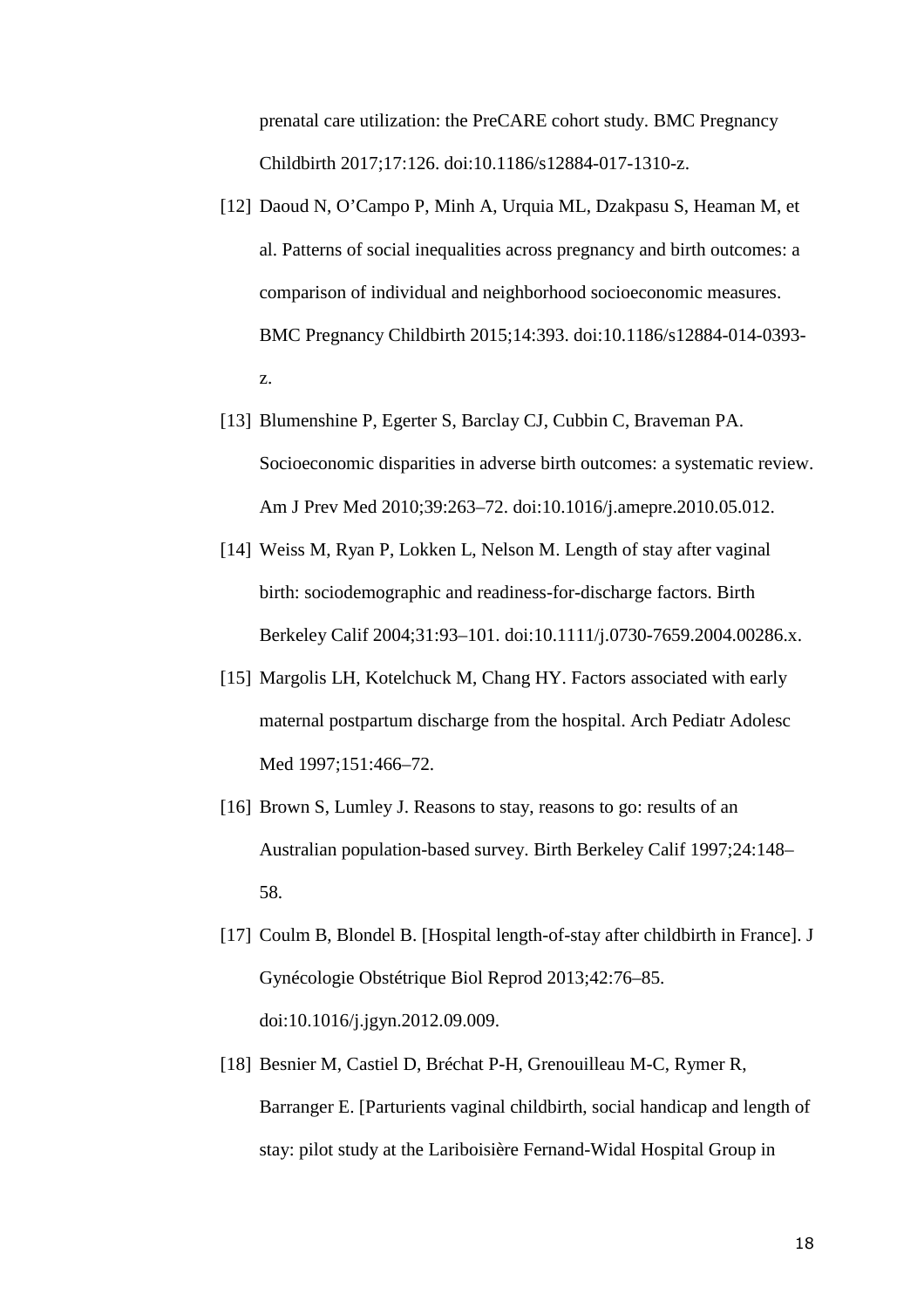Paris]. Gynécologie Obstétrique Fertil 2009;37:131–9. doi:10.1016/j.gyobfe.2008.08.017.

- [19] Lancaster CA, Flynn HA, Johnson TRB, Marcus SM, Davis MM. Peripartum length of stay for women with depressive symptoms during pregnancy. J Womens Health 2002 2010;19:31–7. doi:10.1089/jwh.2009.1383.
- [20] Coevoet V, Fresson J, Vieux R, Jay N. Socioeconomic deprivation and hospital length of stay: a new approach using area-based socioeconomic indicators in multilevel models. Med Care 2013;51:548–54. doi:10.1097/MLR.0b013e3182928f84.
- [21] Hahn GJ, Meeker WQ. Statistical intervals: a guide for practitioners. New York: John Wiley & Sons; 1991. 412 p. n.d.
- [22] Lee AH, Fung WK, Fu B. Analyzing hospital length of stay: mean or median regression? Med Care 2003;41:681–6. doi:10.1097/01.MLR.0000062550.23101.6F.
- [23] He X, Hu F. Markov Chain Marginal Bootstrap. J Am Stat Assoc 2002;97:783–95.
- [24] Agence technique de l'information sur l'hospitalisation (ATIH). France entière, Ensemble du casemix en GHM, Etablissements sous/ex DG (Publics et PSPH)-2010,

http://www.scansante.fr/applications/casemix\_ghm\_cmd/submit?snatnav= &snatdoc=&mbout=&typrgp=agreg&annee=2010&type=ghm&base=100 &typreg=noreg2016&noreg=99&finess=agreg&editable\_length=10&croi sement= [accessed 1 December 2017].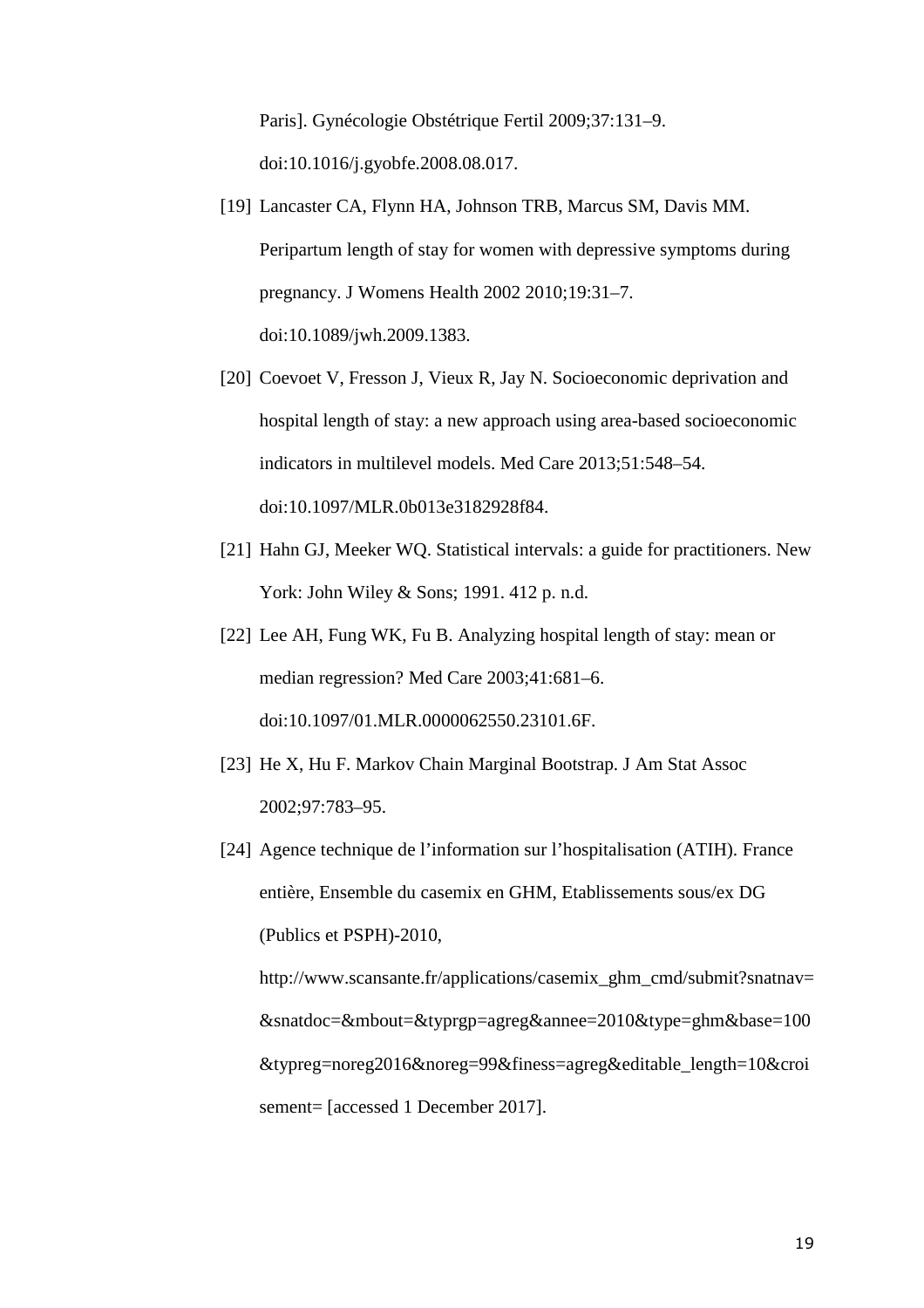- [25] Haute Autorité de Santé (HAS). Sortie de maternité après accouchement : conditions et organisation du retour à domicile des mères et de leurs nouveau-nés, http://www.hassante.fr/portail/upload/docs/application/pdf/2014-03/fiche\_de\_synthese\_- \_sortie\_de\_maternite\_apres\_accouchement.pdf [accessed 1 December 2017].
- [26] Haut Conseil pour l'Avenir de l'Assurance Maladie. Analyse des coûts dans les établissements hospitaliers, http://www.securitesociale.fr/IMG/pdf/hcaam\_note\_hopital.pdf [accessed 1 December 2017].
- [27] Agence technique de l'information sur l'hospitalisation (ATIH). Analyse GHM 14Z13A = Accouchements uniques par voie basse chez une primipare, sans complication significative,

http://www.scansante.fr/applications/enc-

mco/submit?snatnav=&annee=2014&secteur=dgf&cmd=14&souscmd=& racine=&ghm=14Z13A&mbout=dummy&zip=non [accessed 1 December 2017].

- [28] Kangovi S, Barg FK, Carter T, Long JA, Shannon R, Grande D. Understanding why patients of low socioeconomic status prefer hospitals over ambulatory care. Health Aff Proj Hope 2013;32:1196–203. doi:10.1377/hlthaff.2012.0825.
- [29] McCarthy M. Poor people view hospitals as providing better access, care, and social support. BMJ 2013;347:f4556.
- [30] Vendittelli F, Boniol M, Mamelle N. [Early postpartum hospital discharge in France]. Rev Epidemiol Sante Publique 2005;53:373–82.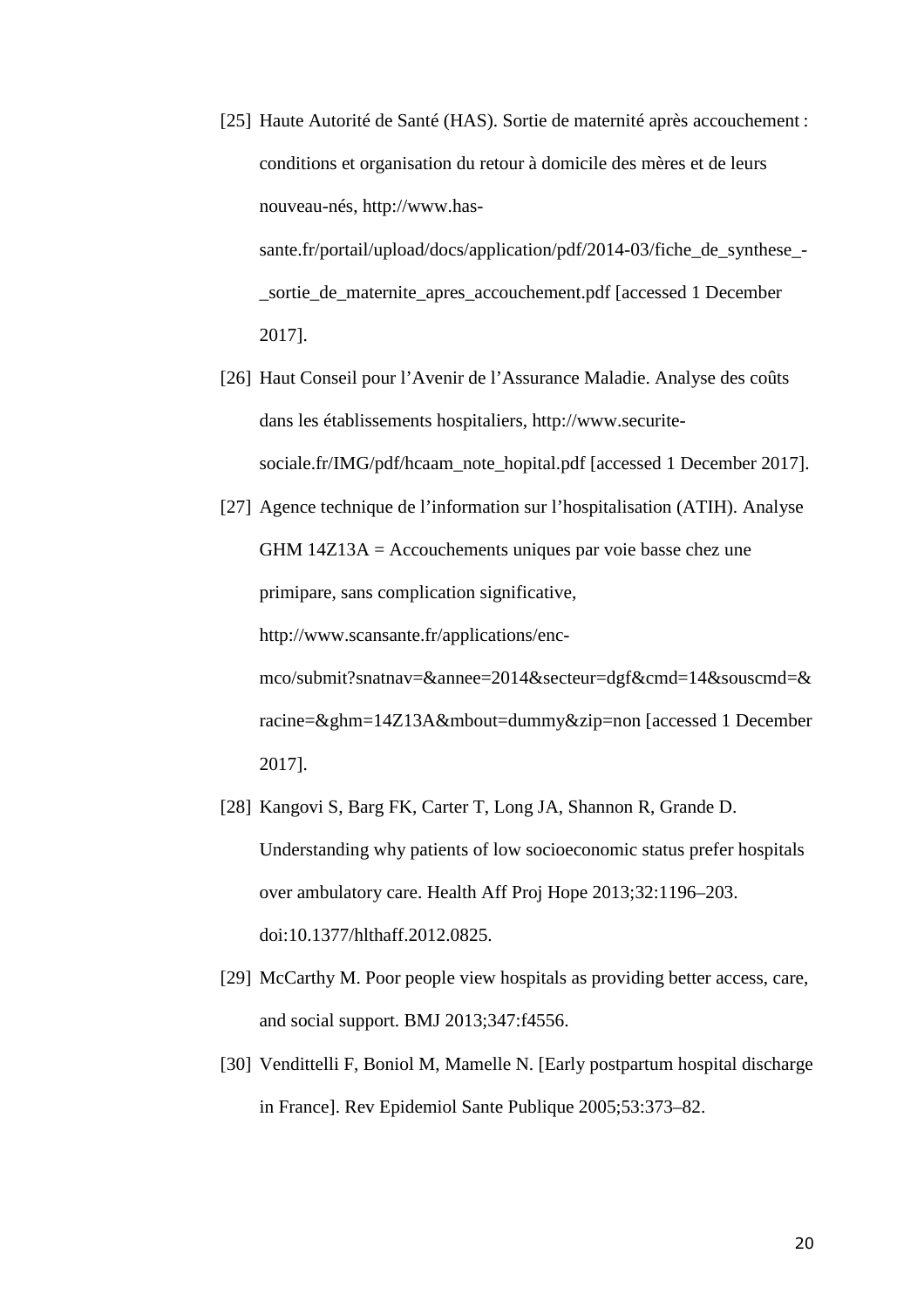| <b>Social status</b>                       | <b>Primiparous</b> | <b>Multiparous</b> |  |
|--------------------------------------------|--------------------|--------------------|--|
|                                            | patients $(n=686)$ | patients (n=899)   |  |
| Non poor social status                     | 545 (79)           | 636 (71)           |  |
| Consultation with a social worker only     | 28(4)              | 24(3)              |  |
| $CMUc + Constantion$ with a social worker  | 6(1)               | 15(2)              |  |
| CMU <sub>c</sub> only                      | 88 (13)            | 210(23)            |  |
| $AME + Constantation$ with a social worker | 3(0)               | 4(0)               |  |
| AME only                                   | 16(2)              | 10(1)              |  |

**Table 1**: Number of stays according to poor social status criteria in primiparous and multiparous patients.

*AME: a specific healthcare benefit for foreign undocumented patients, CMUc: a specific* 

*healthcare benefit in relation to a low income.*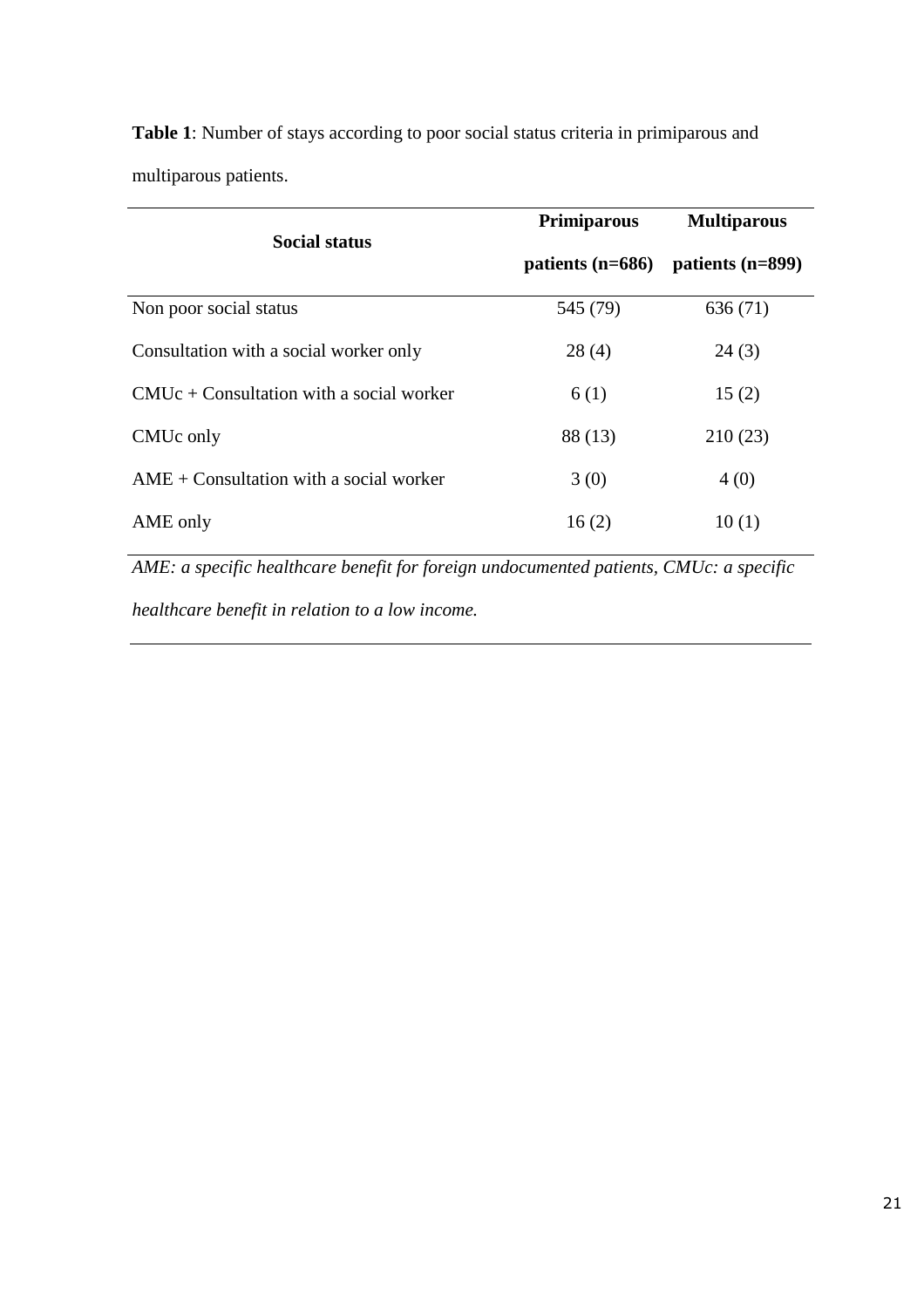|                             | Primiparous patients (n=686) |                                                     |                           | <b>Multiparous patients (n=899)</b> |           |                           |
|-----------------------------|------------------------------|-----------------------------------------------------|---------------------------|-------------------------------------|-----------|---------------------------|
| <b>Variables</b>            | Poor social status           |                                                     |                           | Poor social status                  |           |                           |
|                             | $\mathbf{n}\mathbf{o}$       | yes                                                 | $\mathbf{p}^{\mathbf{a}}$ | $\mathbf{no}$                       | yes       | $\mathbf{p}^{\mathbf{a}}$ |
|                             | $n = 545$                    | $n = 141$                                           |                           | $n=636$                             | $n = 263$ |                           |
| Age (years), $n$ $(\%)$     |                              |                                                     | < 0.001                   |                                     |           | < 0.001                   |
| $<25\,$                     | 159(29)                      | 92(65)                                              |                           | 60(9)                               | 65(25)    |                           |
| 25-34                       | 354(65)                      | 43(30)                                              |                           | 416(65)                             | 152(58)   |                           |
| $\geq$ 35                   | 32(6)                        | 6(4)                                                |                           | 160(25)                             | 46(17)    |                           |
| Gestational age (WA), n (%) |                              |                                                     | 0.259                     |                                     |           | 0.192                     |
| $37 - 41$                   | 427 (78)                     | 104(74)                                             |                           | 507(80)                             | 220 (84)  |                           |
| $\geq$ 41                   | 118(22)                      | 37(26)                                              |                           | 129(20)                             | 43(16)    |                           |
| Neonatal hospitalization    |                              |                                                     | 0.820                     |                                     |           | 0.874                     |
| N <sub>o</sub>              | 521 (96)                     | 134 (95)                                            |                           | 601 (94)                            | 248 (94)  |                           |
| Yes                         | 24(4)                        | 7(5)                                                |                           | 35(6)                               | 15(6)     |                           |
| Length of stay (days),      | $4(4 \text{ to } 5)$         | $5(5 \text{ to } 5)$                                | 0.002                     | 4(4 to 4)                           | 4(4 to 4) | 0.307                     |
| median (95% CI)             |                              |                                                     |                           |                                     |           |                           |
| Cost of stay $(\epsilon)$ , | 2223                         | 2673                                                | 0.002                     | 2137                                | 2140      | 0.222                     |
| median (95% CI)             |                              | $(2185 \text{ to } 2660)$ $(2660 \text{ to } 2698)$ |                           | (2128 to 2140) (2128 to 2150)       |           |                           |

**Table 2**: Comparison according to social status, of primiparous and multiparous patients.

<sup>a</sup> Wilcoxon or Fisher exact test according to the type of variable.

*WA: weeks of amenorrhea, CI: confidence interval, €: euros.*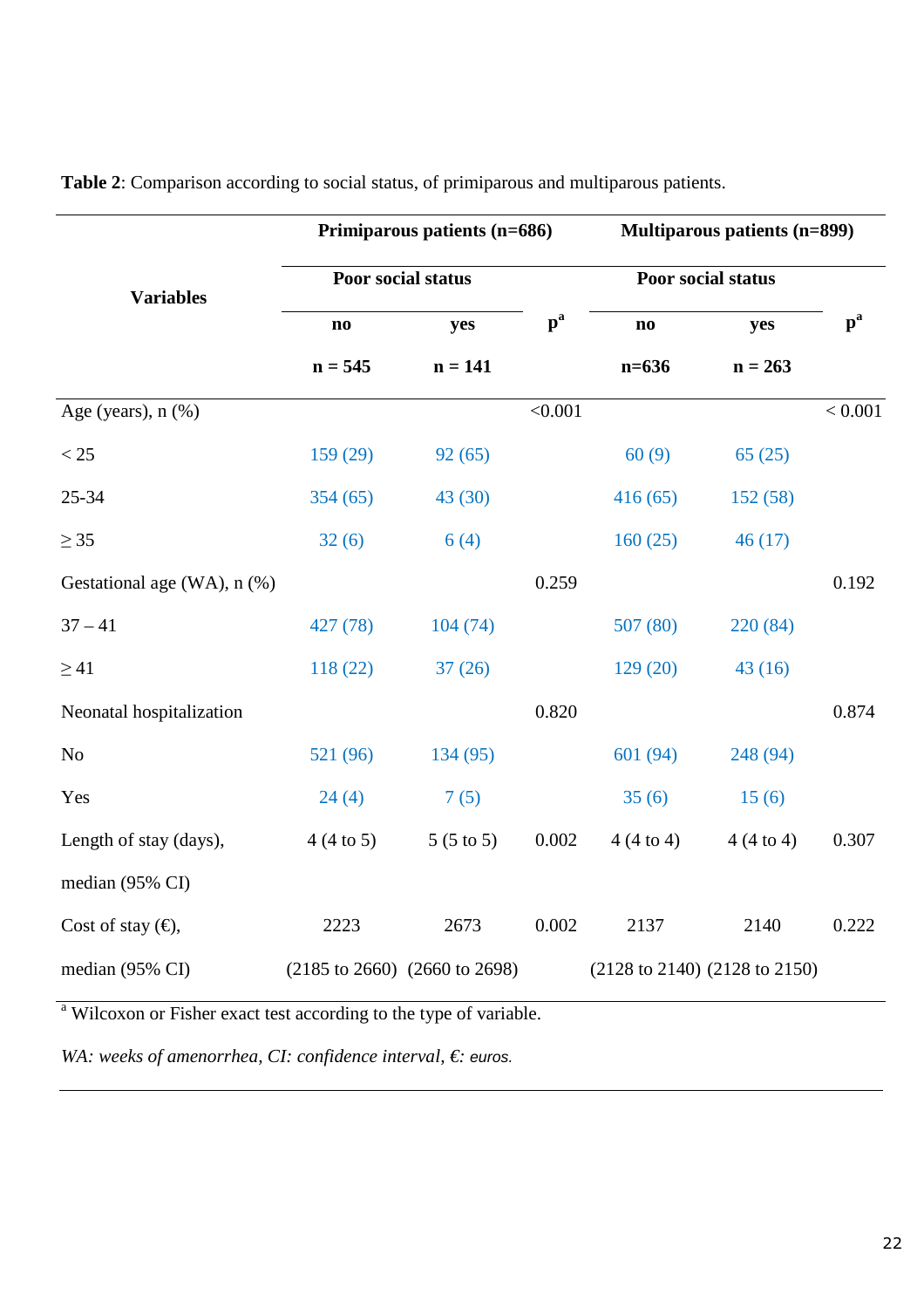|                              | Length of stay                    |              | Cost of stay                      |              |
|------------------------------|-----------------------------------|--------------|-----------------------------------|--------------|
| <b>Independent variables</b> | coefficient (95% CI) <sup>a</sup> |              | coefficient (95% CI) <sup>a</sup> |              |
|                              | (days)                            | $\mathbf{p}$ | (E)                               | $\mathbf{p}$ |
| Age (years)                  |                                   |              |                                   |              |
| < 25                         | $0.00$ (-0.02 to +0.02)           | 1.000        | $0$ (-53 to +53)                  | 1.000        |
| $25 - 34$                    | ref.                              | ref.         | ref.                              | ref.         |
| $\geq$ 35                    | $0.00$ (-0.00 to +0.00)           | 1.000        | $+9$ (-273 to +291)               | 0.950        |
| Gestational age (WA)         |                                   |              |                                   |              |
| 37-41                        | ref.                              | ref.         | ref.                              | ref.         |
| $\geq$ 41                    | $+1.00 (+0.99 \text{ to } +1.01)$ | < 0.001      | $+475 (+368 to +582)$             | < 0.001      |
| Neonatal hospitalization     |                                   |              |                                   |              |
| N <sub>o</sub>               | ref.                              |              | ref.                              |              |
| Yes                          | $+2.00 (+1.75 \text{ to } +2.25)$ | < 0.001      | $+1038 (+429 to +1647)$           | 0.001        |
| Poor social status           |                                   |              |                                   |              |
| no                           | ref.                              | ref.         | ref.                              | ref.         |
| yes                          | $+1.00 (+0.85 \text{ to } +1.15)$ | < 0.001      | $+475 (+334 to +616)$             | < 0.001      |

**Table 3**: Determinants of the LOS and cost of stay in primiparous patients.

<sup>a</sup>Multivariate median regression adjusted on age, gestational age, neonatal hospitalization and social status.

*LOS: length of stay, CI: confidence interval, WA: weeks of amenorrhea, €: euros.* 

*Interpretation: There was a significant increase (+ €475) in the median cost of stay of patients with poor social status compared to patients with good social status after adjustment for age, gestational age and neonatal hospitalization (p<0.001).*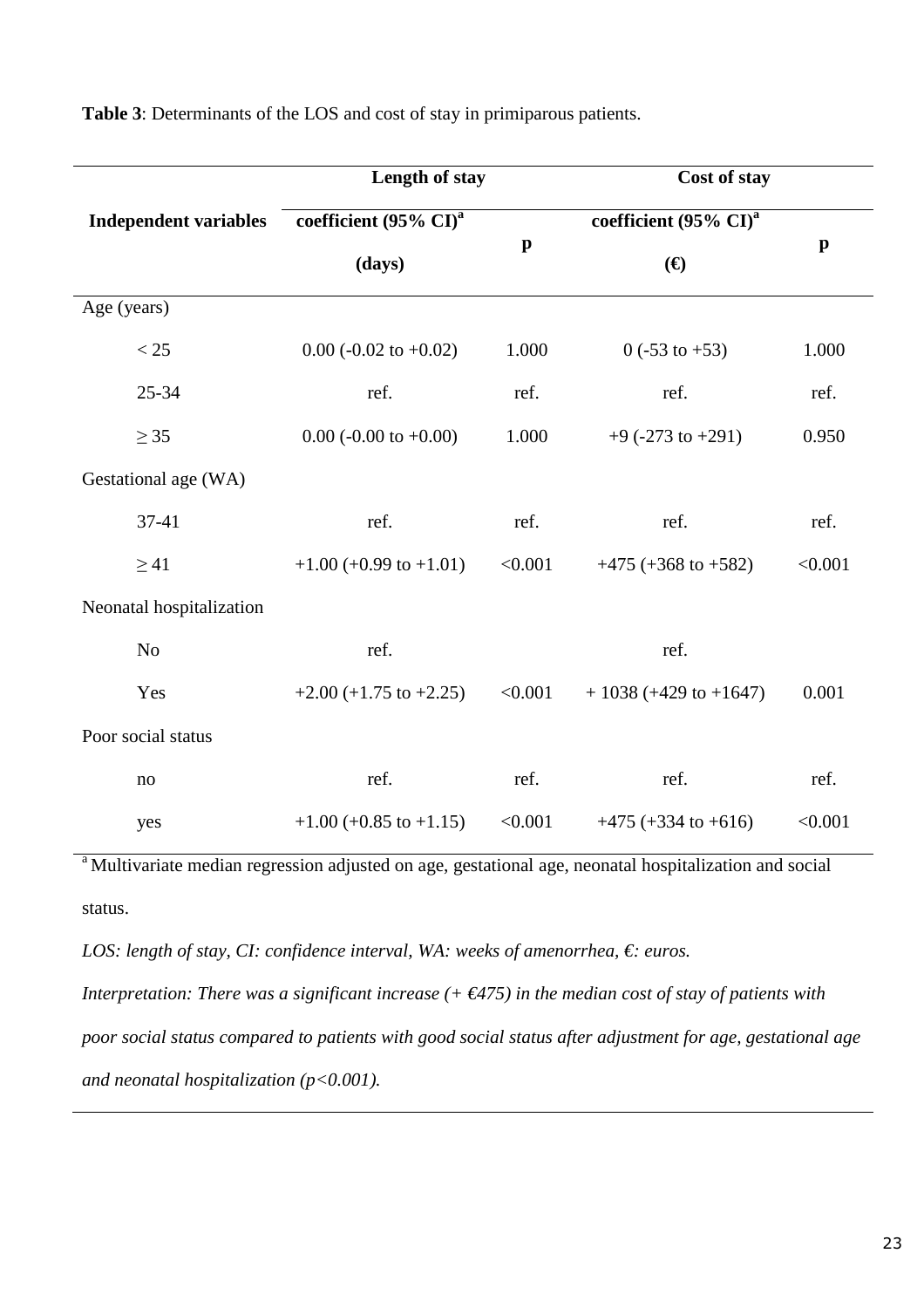|                              | Length of stay                                              |         | Cost of stay                                   |              |
|------------------------------|-------------------------------------------------------------|---------|------------------------------------------------|--------------|
| <b>Independent variables</b> | coefficient (95% CI) <sup>a</sup><br>$\mathbf{p}$<br>(days) |         | coefficient (95% $\overline{{\rm Cl}^{\rm a}}$ |              |
|                              |                                                             |         | $(\boldsymbol{\epsilon})$                      | $\mathbf{p}$ |
| Age (years)                  |                                                             |         |                                                |              |
| < 25                         | $0.00$ (-0.00 to +0.00)                                     | 1.000   | $+0$ (-17 to $+17$ )                           | 1.000        |
| 25-34                        | ref.                                                        | ref.    | ref.                                           | ref.         |
| $\geq$ 35                    | $0.00$ (-0.00 to +0.00)                                     | 1.000   | $+9$ (-3 to $+21$ )                            | 0.139        |
| Gestational age (WA)         |                                                             |         |                                                |              |
| 37-41                        | ref.                                                        | ref.    | ref.                                           | ref.         |
| $\geq$ 41                    | $0.00$ (-0.00 to +0.00)                                     | 1.000   | $+20 (+2 to +38)$                              | 0.026        |
| Neonatal hospitalization     |                                                             |         |                                                |              |
| N <sub>o</sub>               | ref.                                                        | ref.    | ref.                                           | ref.         |
| Yes                          | $+2.00 (+2.00 to +2.00)$                                    | < 0.001 | $+1073 (+761 to +1385)$                        | < 0.001      |
| Poor social status           |                                                             |         |                                                |              |
| no                           | ref.                                                        | ref.    | ref.                                           | ref.         |
| yes                          | $0.00$ (-0.00 to +0.00)                                     | 1.000   | $+7$ (-3 to $+17$ )                            | 0.155        |

**Table 4**: Determinants of the LOS and cost of stay in multiparous patients.

<sup>a</sup>Multivariate median regression adjusted on age, gestational age, neonatal hospitalization and social status.

*LOS: length of stay, CI: confidence interval, WA: weeks of amenorrhea, €: euros.* 

*Interpretation: There was not a significant increase*  $(+\epsilon 7)$  *in the median cost of stay of patients with poor social status compared to patients with good social status after adjustment for age, gestational age and neonatal hospitalization (p=.155).*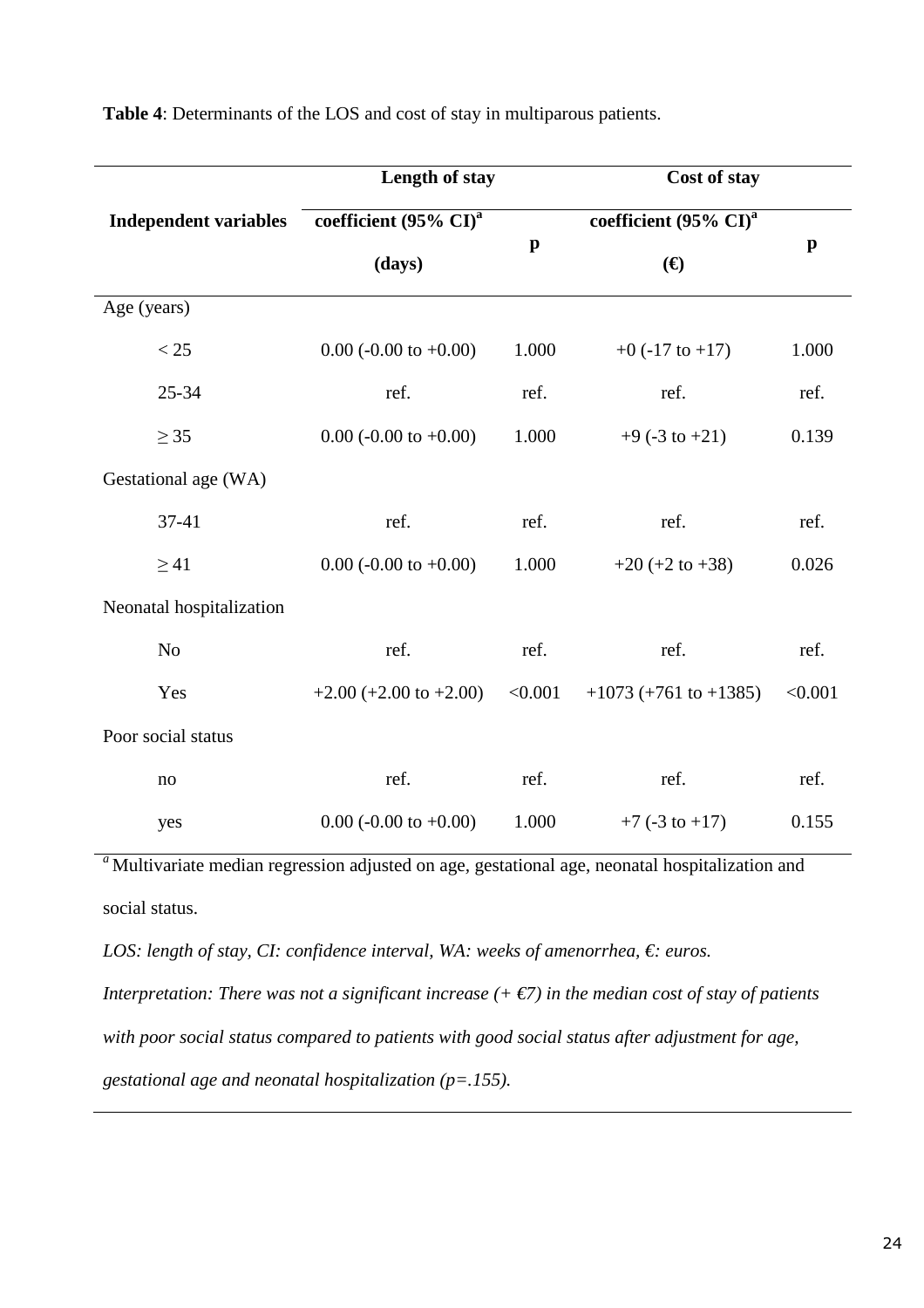## **Figure legends**

Figure 1: Distribution of the cost of stay in primiparous patients admitted for a single uncomplicated vaginal delivery.

Abbreviations:  $\epsilon$ , euros.

Color should be used for this figure.